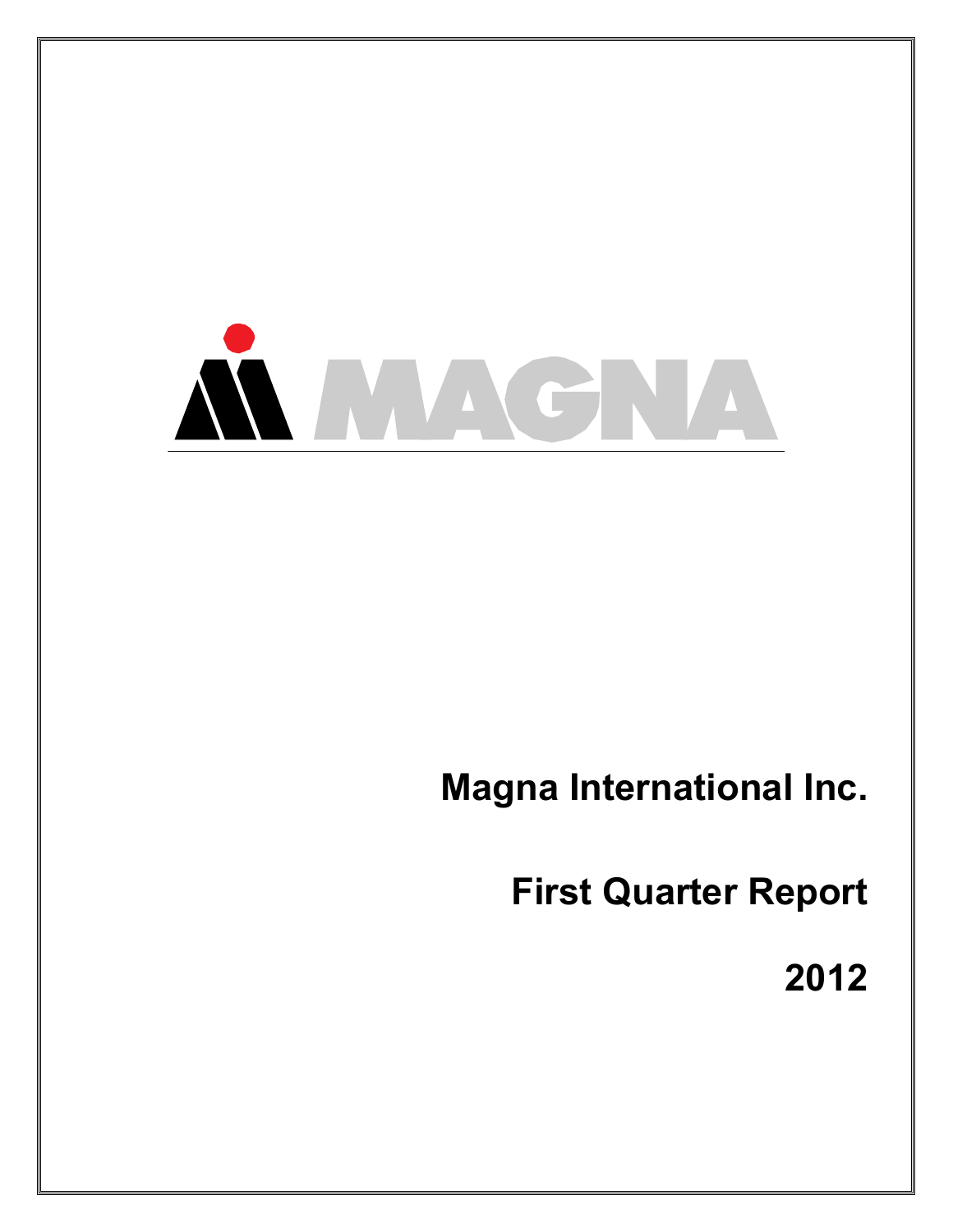## **MAGNA INTERNATIONAL INC. Management's Discussion and Analysis of Results of Operations and Financial Position**

All amounts in this Management's Discussion and Analysis of Results of Operations and Financial Position ("MD&A") are in U.S. dollars and all tabular amounts are in millions of U.S. dollars, except per share figures, which are in U.S. dollars, unless otherwise noted. When we use the terms "we", "us", "our" or "Magna", we are referring to Magna International Inc. and its subsidiaries and jointly controlled entities, unless the context otherwise requires.

This MD&A should be read in conjunction with the unaudited interim consolidated financial statements for the three months ended March 31, 2012 included in this Quarterly Report, and the audited consolidated financial statements and MD&A for the year ended December 31, 2011 included in our 2011 Annual Report to Shareholders.

This MD&A has been prepared as at May 10, 2012.

### **OVERVIEW**

We are the most diversified global automotive supplier. We design, develop and manufacture technologically advanced automotive systems, assemblies, modules and components, and engineer and assemble complete vehicles, primarily for sale to original equipment manufacturers ("OEMs") of cars and light trucks. Our capabilities include the design, engineering, testing and manufacture of automotive interior systems; seating systems; closure systems; body and chassis systems; vision systems; electronic systems; exterior systems; powertrain systems; roof systems; hybrid and electric vehicles/systems; as well as complete vehicle engineering and assembly. We follow a corporate policy of functional and operational decentralization, pursuant to which we conduct our operations through divisions, each of which is an autonomous business unit operating within pre-determined guidelines. As at March 31, 2012, we had 294 manufacturing operations and 87 product development, engineering and sales centres in 26 countries.

### **HIGHLIGHTS**

North American light vehicle production increased 17% in the first quarter of 2012, compared to the first quarter of 2011, as auto sales in the region continued to strengthen. Light vehicle production declined 7% in Western Europe.

Our first quarter 2012 total sales increased 7% over the first quarter of 2011, to a record \$7.7 billion as North American, European and Rest of World production sales all increased relative to the first quarter of 2011. The production sales increase in North America is mainly due to the strong increase in light vehicle production. European production sales increased 6% despite the 7% lower production in Western Europe, each relative to the first quarter of 2011, partially reflecting the continued strong vehicle production by certain of our European-based customers. The 29% increase in Rest of World production sales relates primarily to the acquisition of ThyssenKrupp Automotive Systems Industrial do Brasil Ltda. ("TKASB") and the launch of new programs.

Largely as a result of the increase in total sales, our operating income increased 7% to \$439 million in the first quarter of 2012, compared to \$409 million in the first quarter of 2011. Our diluted earnings per Common Share increased 12% to \$1.46 in the first quarter of 2012, compared to \$1.30 in the first quarter of 2011.

In our Europe segment, we generated income from operations before income taxes and interest expense (income), net of \$63 million in the first quarter of 2012, compared to \$29 million in the first quarter of 2011. The overall improvement of operating results in Europe remains a high priority for us, and we believe we are taking the right steps to achieve this over time.

### **FINANCIAL RESULTS SUMMARY**

During the first quarter of 2012, we posted sales of \$7.7 billion, an increase of 7% from the first quarter of 2011. This higher sales level was a result of increases in our North American, European and Rest of World production sales partially offset by decreases in our complete vehicle assembly sales and tooling, engineering and other sales. Comparing the first quarters of 2012 to 2011:

- North American vehicle production and our production sales increased 17% and 10%, respectively;
- Western European vehicle production decreased 7% while our European production sales increased 6%;
- Rest of World production sales increased 29% to \$408 million from \$316 million;
- Complete vehicle assembly sales declined 11% to \$599 million, as complete vehicle assembly volumes decreased 10%; and
- Tooling, engineering and other sales decreased by 7% to \$422 million.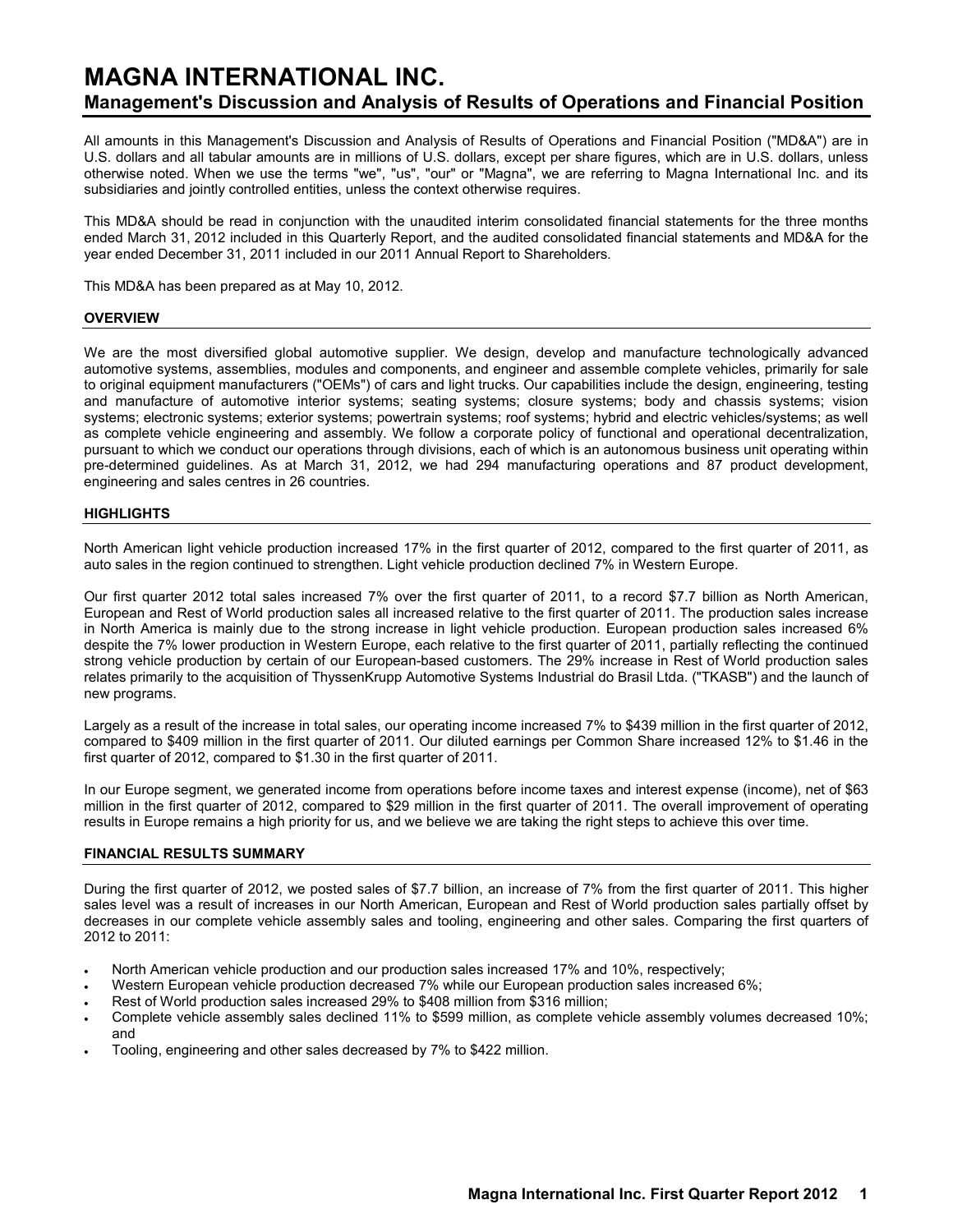During the first quarter of 2012, we earned operating income of \$439 million compared to \$400 million for the first quarter of 2011. Excluding other expense, net recorded in the first quarter of 2011, as discussed in the "Other Expense, net" section, the \$30 million increase in operating income was primarily as a result of:

- margins earned on higher production sales;
- incremental margin earned on new programs that launched during or subsequent to the first quarter of 2011;
- lower costs incurred in preparation for upcoming launches;
- the disposition of an interior systems operation in the third quarter of 2011;
- lower stock-based compensation; and
- productivity and efficiency improvements at certain facilities.

These factors were partially offset by:

- a larger amount of employee profit sharing;
- increased pre-operating costs incurred at new facilities;
- higher commodity costs;
- lower equity income:
- operational inefficiencies and other costs at certain facilities; and
- net customer price concessions subsequent to the first quarter of 2011.

During the first quarter of 2012, net income of \$341 million increased \$19 million compared to the first quarter of 2011. Net income for the first quarter of 2011 was negatively impacted by \$9 million of other expense, net, as discussed in the "Other Expense, net" section. Excluding other expense, net, after tax, net income for the first quarter of 2012 increased \$10 million. The increase in net income was a result of the increase in operating income partially offset by higher income taxes primarily as result of a reduction in the utilization of losses not previously benefitted in the United States partially offset by favourable settlements related to prior taxation years and by permanent items.

During the first quarter of 2012, our diluted earnings per share increased \$0.16 to \$1.46 for the first quarter of 2012 compared to \$1.30 for the first quarter of 2011. Diluted earnings per share was impacted by other expense, net, after tax, as discussed in the "Other Expense, net" section. Other expense, net, after tax, negatively impacted our first quarter of 2011 diluted earnings per share by \$0.04. Excluding other expense, net, after tax, the \$0.12 increase in diluted earnings per share is a result of the increase in net income attributable to Magna International Inc. and a decrease in the weighted average number of diluted shares outstanding during the first quarter of 2012. The decrease in the weighted average number of diluted shares outstanding was due to the repurchase and cancellation of Common Shares pursuant to our normal course issuer bids and a decrease in the number of diluted shares associated with stock options.

### **INDUSTRY TRENDS AND RISKS**

Our success is primarily dependent upon the levels of North American and European car and light truck production by our customers and the relative amount of content we have on the various programs. OEM production volumes in different regions may be impacted by factors which may vary from one region to the next, including but not limited to general economic and political conditions, consumer confidence levels, interest rates, credit availability, energy and fuel prices, international conflicts, labour relations issues, regulatory requirements, trade agreements, infrastructure, legislative changes, and environmental emissions and safety issues. These factors and a number of other economic, industry and risk factors which also affect our success, including such things as relative currency values, commodities prices, price reduction pressures from our customers, the financial condition of our supply base and competition from manufacturers with operations in low cost countries, are discussed in our Annual Information Form and Annual Report on Form 40-F, each in respect of the year ended December 31, 2011, and remain substantially unchanged in respect of the first quarter ended March 31, 2012.

### **RESULTS OF OPERATIONS**

### **Average Foreign Exchange**

|                                       |       | For the three months<br>ended March 31, |                          |        |
|---------------------------------------|-------|-----------------------------------------|--------------------------|--------|
|                                       | 2012  | 2011                                    |                          | Change |
| 1 Canadian dollar equals U.S. dollars | 0.998 | 1.014                                   |                          | $2\%$  |
| 1 euro equals U.S. dollars            | 1.310 | 1.367                                   | $\overline{\phantom{0}}$ | 4%     |
| 1 British pound equals U.S. dollars   | 1.571 | 1.602                                   | $\overline{\phantom{0}}$ | $2\%$  |

The preceding table reflects the average foreign exchange rates between the most common currencies in which we conduct business and our U.S. dollar reporting currency. The significant changes in these foreign exchange rates for the three months ended March 31, 2012 impacted the reported U.S. dollar amounts of our sales, expenses and income.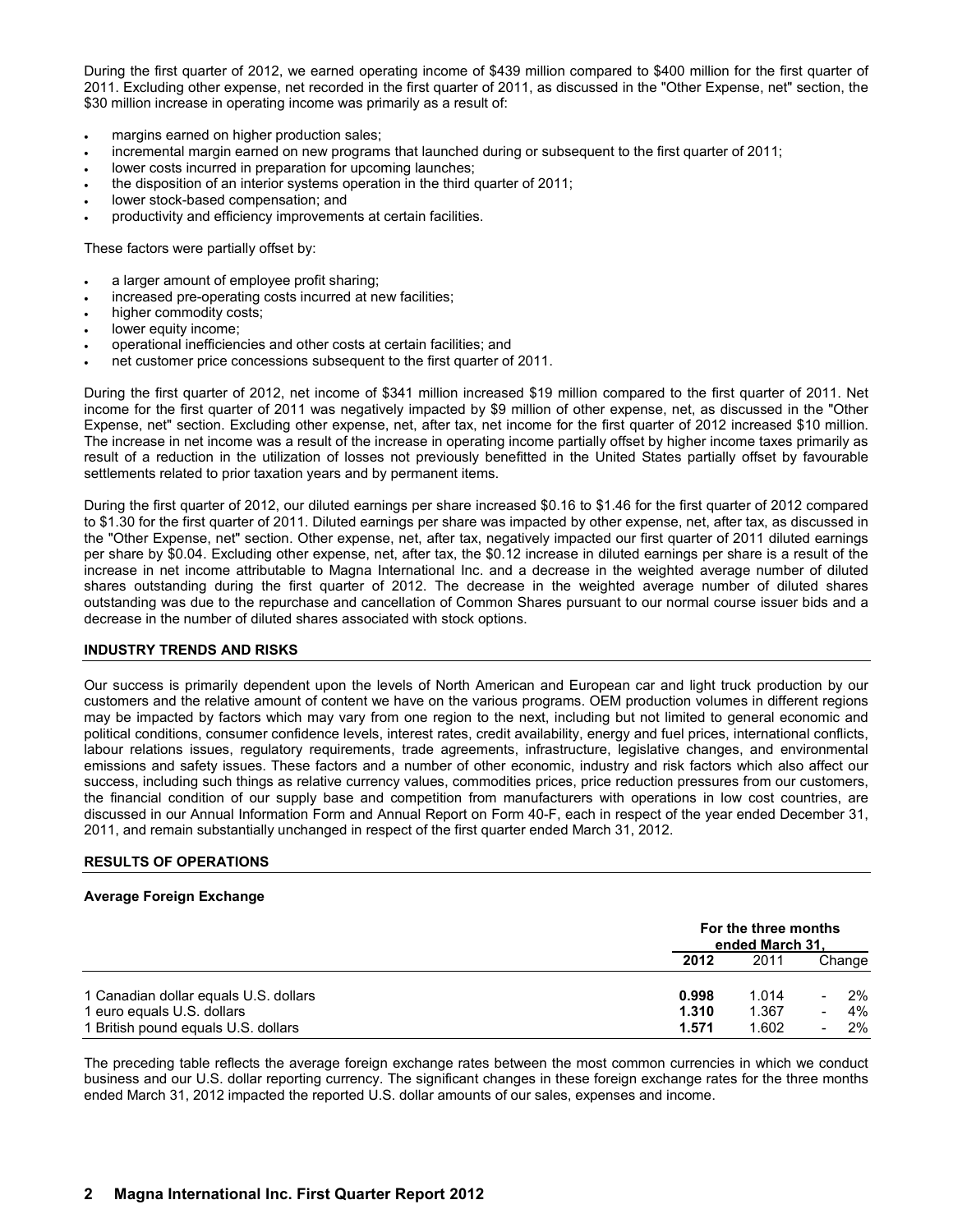The results of operations whose functional currency is not the U.S. dollar are translated into U.S. dollars using the average exchange rates in the table above for the relevant period. Throughout this MD&A, reference is made to the impact of translation of foreign operations on reported U.S. dollar amounts where relevant.

Our results can also be affected by the impact of movements in exchange rates on foreign currency transactions (such as raw material purchases or sales denominated in foreign currencies). However, as a result of hedging programs employed by us, foreign currency transactions in the current period have not been fully impacted by movements in exchange rates. We record foreign currency transactions at the hedged rate where applicable.

Finally, holding gains and losses on foreign currency denominated monetary items, which are recorded in selling, general and administrative expenses, impact reported results.

### *Sales*

|                                                       |    | For the three months<br>ended March 31, |    |       |           |        |
|-------------------------------------------------------|----|-----------------------------------------|----|-------|-----------|--------|
|                                                       |    | 2012                                    |    | 2011  |           | Change |
| <b>Vehicle Production Volumes (millions of units)</b> |    |                                         |    |       |           |        |
| North America                                         |    | 3.950                                   |    | 3.374 | $\ddot{}$ | 17%    |
| <b>Western Europe</b>                                 |    | 3.449                                   |    | 3.705 |           | 7%     |
| <b>Sales</b>                                          |    |                                         |    |       |           |        |
| <b>External Production</b>                            |    |                                         |    |       |           |        |
| North America                                         | \$ | 3,915                                   | \$ | 3,563 | +         | 10%    |
| Europe                                                |    | 2,322                                   |    | 2.182 | $\ddot{}$ | 6%     |
| Rest of World                                         |    | 408                                     |    | 316   | $\ddot{}$ | 29%    |
| Complete Vehicle Assembly                             |    | 599                                     |    | 674   | -         | 11%    |
| Tooling, Engineering and Other                        |    | 422                                     |    | 454   |           | 7%     |
| <b>Total Sales</b>                                    | \$ | 7,666                                   | \$ | 7,189 | +         | 7%     |

### **External Production Sales - North America**

External production sales in North America increased 10% or \$352 million to \$3.9 billion for the first quarter of 2012 compared to \$3.6 billion for the first quarter of 2011. The increase in external production sales is primarily as a result of:

- higher production volumes on certain existing programs;
	- the launch of new programs during or subsequent to the first quarter of 2011, including the:
		- Volkswagen Passat; and
		- Chevrolet Sonic; and
- acquisitions completed during or subsequent to the first quarter of 2011.

These factors were partially offset by:

- a decrease in content on certain programs, including the Ram Pickup;
- programs that ended production during or subsequent to the first quarter of 2011, including the Chevrolet HHR;
- a decrease in reported U.S. dollar sales due to the weakening of the Canadian dollar against the U.S. dollar; and
- net customer price concessions subsequent to the first quarter of 2011.

### **External Production Sales - Europe**

External production sales in Europe increased 6% or \$140 million to \$2.3 billion for the first quarter of 2012 compared to \$2.2 billion for the first quarter of 2011. The increase in external production sales is primarily as a result of:

- the launch of new programs during or subsequent to the first quarter of 2011, including the Range Rover Evoque; and
- acquisitions completed during or subsequent to the first quarter of 2011, including BDW technologies group ("BDW").

These factors were partially offset by:

- a decrease in reported U.S. dollar sales primarily as a result of the weakening of the euro against the U.S. dollar;
- the disposition of an interior systems operation in the third quarter of 2011;
- lower production volumes on certain existing programs; and
- net customer price concessions subsequent to the first quarter of 2011.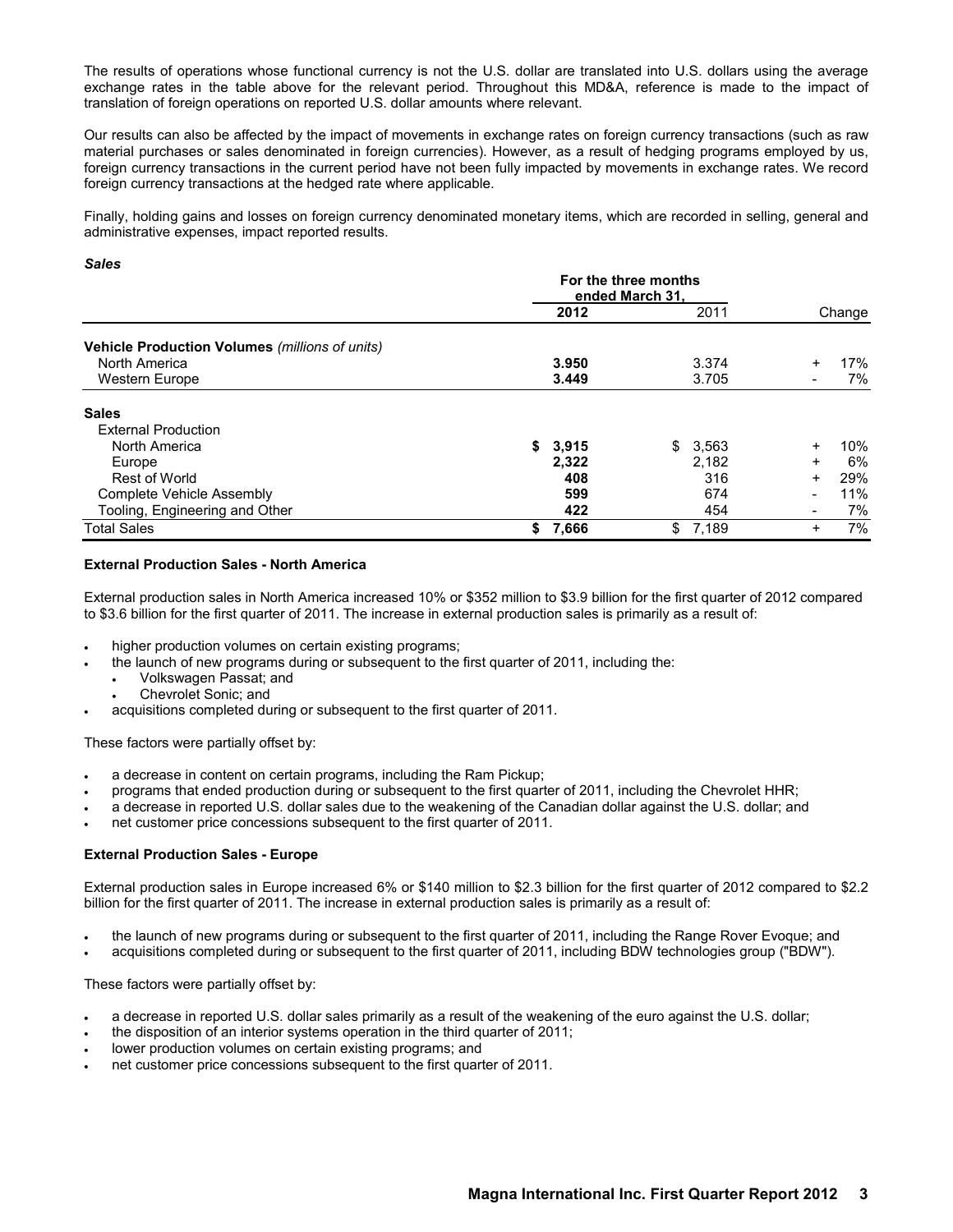### **External Production Sales - Rest of World**

External production sales in Rest of World increased 29% or \$92 million to \$408 million for the first quarter of 2012 compared to \$316 million for the first quarter of 2011, primarily as a result of:

- acquisitions completed during or subsequent to the first quarter of 2011, which positively impacted sales by \$66 million, including TKASB; and
- the launch of new programs during or subsequent to the first quarter of 2011, primarily in Brazil and China.

These factors were partially offset by an \$8 million decrease in reported U.S. dollar sales as a result of the net weakening of foreign currencies against the U.S. dollar, including the Brazilian real.

### **Complete Vehicle Assembly Sales**

|                                                                                                         | For the three months<br>ended March 31, |        |  |        |  |        |
|---------------------------------------------------------------------------------------------------------|-----------------------------------------|--------|--|--------|--|--------|
|                                                                                                         |                                         | 2012   |  | 2011   |  | Change |
| <b>Complete Vehicle Assembly Sales</b>                                                                  |                                         | 599    |  | 674    |  | 11%    |
| <b>Complete Vehicle Assembly Volumes (Units)</b><br>MINI Countryman, Peugeot RCZ, Mercedes-Benz G-Class |                                         |        |  |        |  |        |
| and Aston Martin Rapide                                                                                 |                                         | 29.935 |  | 33.302 |  | 10%    |

Complete vehicle assembly sales decreased 11% or \$75 million to \$599 million for the first quarter of 2012 compared to \$674 million for the first quarter of 2011 while assembly volumes decreased 10% or 3,367 units.

The decrease in complete vehicle assembly sales is primarily as a result of:

- a decrease in assembly volumes for the:
	- Peugeot RCZ;
	- MINI Countryman; and
	- Aston Martin Rapide; and
- a decrease in reported U.S. dollar sales as a result of the weakening of the euro against the U.S. dollar.

These factors were partially offset by an increase in assembly volumes for the Mercedes-Benz G-Class.

### **Tooling, Engineering and Other**

Tooling, engineering and other sales decreased 7% or \$32 million to \$422 million for the first quarter of 2012 compared to \$454 million for the first quarter of 2011.

In the first quarter of 2012, the major programs for which we recorded tooling, engineering and other sales were the:

- Mercedes-Benz M-Class;
- MINI Countryman;
- Qoros C/Sedan/Hatch;
- Ford Escape;
- Ford Fusion;
- Audi A8; and
- Opel Calibra.

In the first quarter of 2011, the major programs for which we recorded tooling, engineering and other sales were the:

- MINI Cooper and Countryman;
- Chrysler 300C, Dodge Charger and Challenger;
- BMW X3;
- Mercedes-Benz M-Class;
- Volkswagen Touareg;
- Opel Calibra;
- Chevrolet Camaro;
- Chery A6 Coup; and
- Chevrolet Volt.

In addition, tooling, engineering and other sales decreased as a result of the weakening of the euro against the U.S. dollar.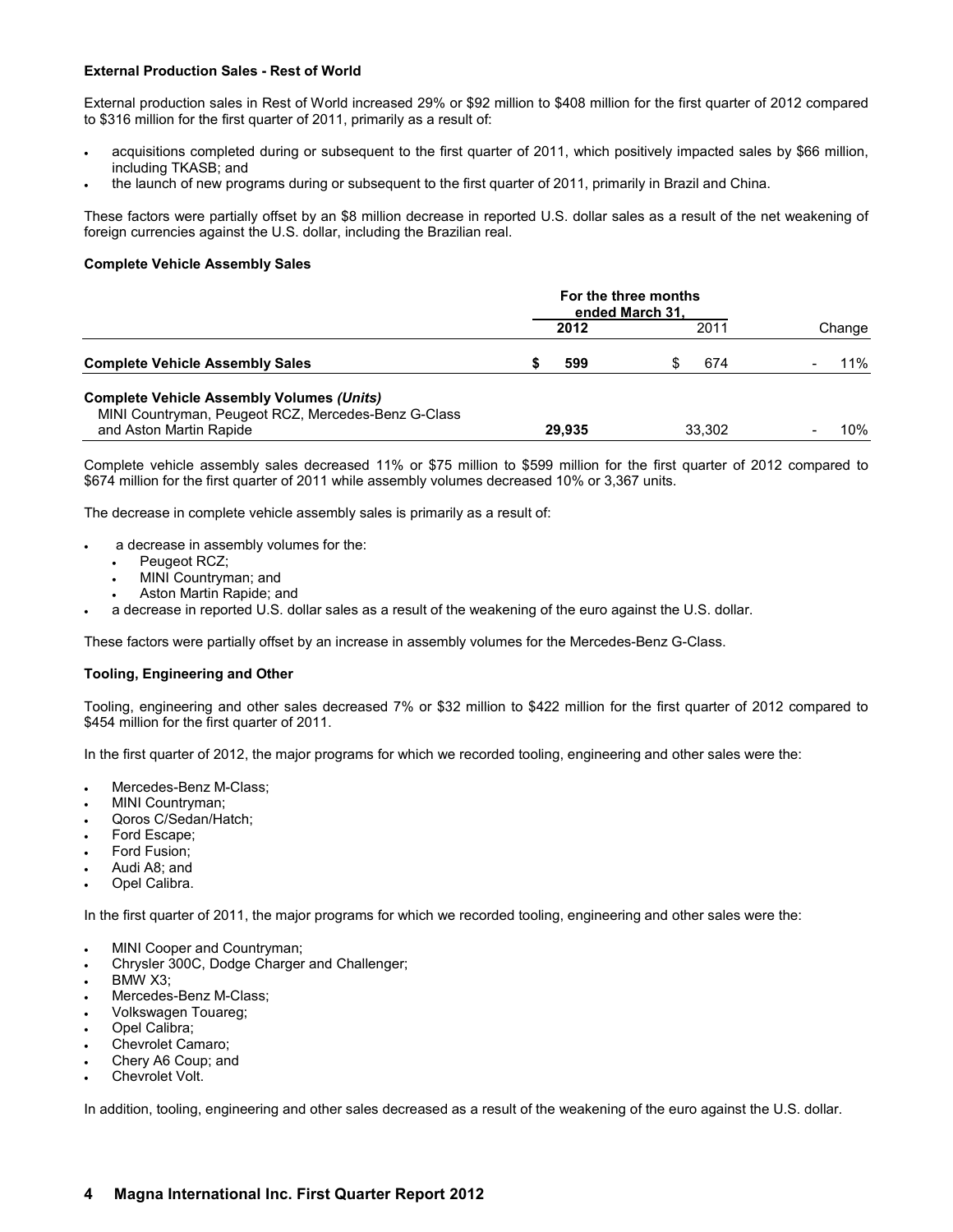|                                       |             | For the three months<br>ended March 31, |
|---------------------------------------|-------------|-----------------------------------------|
|                                       | 2012        | 2011                                    |
| <b>Sales</b>                          | 7,666<br>\$ | 7,189<br>\$                             |
| Cost of goods sold                    |             |                                         |
| Material                              | 4,849       | 4,604                                   |
| Direct labour                         | 510         | 481                                     |
| Overhead                              | 1,318       | 1,224                                   |
|                                       | 6,677       | 6,309                                   |
| Gross margin                          | 989<br>S    | 880                                     |
| Gross margin as a percentage of sales | 12.9%       | 12.2%                                   |

Cost of goods sold increased \$0.4 billion to \$6.7 billion for the first quarter of 2012 compared to \$6.3 billion for the first quarter of 2011 primarily as a result of:

- higher material, overhead and labour costs, including wage increases at certain operations, associated with the increase in sales;
- \$121 million related to acquisitions completed during or subsequent to the first quarter of 2011, including TKASB and BDW; and
- a larger amount of employee profit sharing.

These factors were partially offset by:

- a decrease in reported U.S. dollar cost of goods sold primarily due to the weakening of the euro and Canadian dollar, each against the U.S. dollar; and
- the disposition of an interior systems operation in the third quarter of 2011.

Gross margin increased \$109 million to \$989 million for the first quarter of 2012 compared to \$880 million for the first quarter of 2011 and gross margin as a percentage of sales increased to 12.9% for the first quarter of 2012 compared to 12.2% for the first quarter of 2011. The increase in gross margin as a percentage of sales was substantially due to:

- lower costs incurred in preparation for upcoming launches;
- the disposition of an interior systems operation in the third quarter of 2011;
- a decrease in complete vehicle assembly sales which have a higher material content than our consolidated average;
- a decrease in tooling sales that have low or no margins; and
- productivity and efficiency improvements at certain facilities.

These factors were partially offset by:

- a larger amount of employee profit sharing;
- increased pre-operating costs incurred at new facilities;
- operational inefficiencies and other costs at certain facilities; and
- net customer price concessions subsequent to the first quarter of 2011.

### *Depreciation and Amortization*

Depreciation and amortization costs increased \$6 million to \$171 million for the first quarter of 2012 compared to \$165 million for the first quarter of 2011. The higher depreciation and amortization was primarily as a result of depreciation related to assets acquired subsequent to the first quarter of 2011, including BDW and TKASB partially offset by a decrease in reported U.S. dollar depreciation and amortization due to the weakening of the euro and Canadian dollar, each against the U.S. dollar.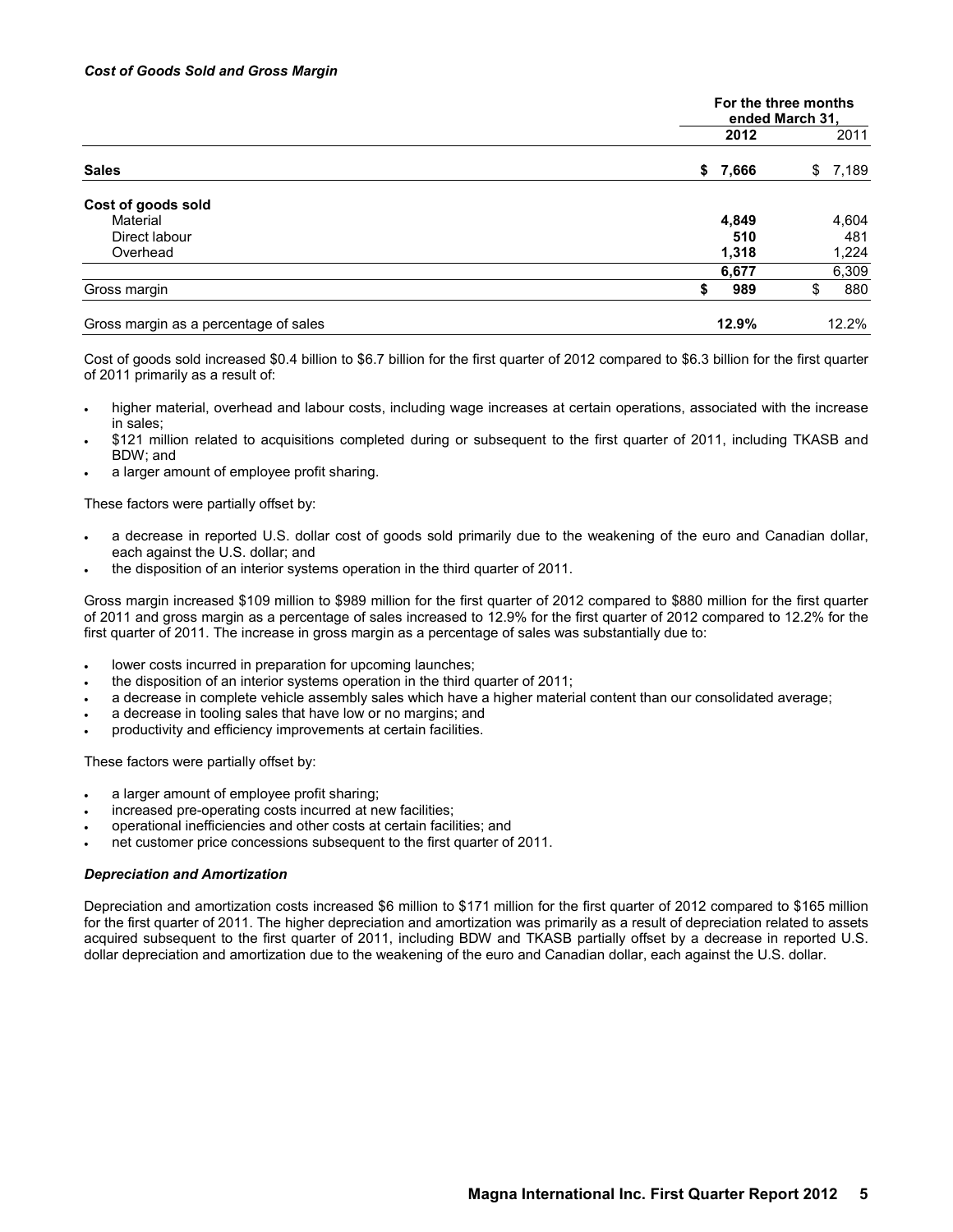### *Selling, General and Administrative ("SG&A")*

SG&A expense as a percentage of sales was 5.3% for the first quarter of 2012 compared to 4.8% for the first quarter of 2011.

SG&A expense increased \$63 million to \$406 million for the first quarter of 2012 compared to \$343 million for the first quarter of 2011 primarily as a result of:

- higher labour, including wage increases at certain operations, and other costs to support the growth in sales;
- \$13 million related to acquisitions completed during or subsequent to the first quarter of 2011, including BDW and TKASB; and
- increased costs incurred at new facilities.

These factors were partially offset by:

- a decrease in reported U.S. dollar SG&A due to the weakening of the euro and Canadian dollar, each against the U.S. dollar;
- the disposition of an interior systems operation in the third quarter of 2011; and
- lower stock-based compensation costs.

### *Equity Income*

Equity income decreased \$4 million to \$32 million for the first quarter of 2012 compared to \$36 million for the first quarter of 2011 primarily as a result of the disposal of an equity accounted investment during the second quarter of 2011.

### *Other Expense, net*

During 2011, five excess corporate real estate assets were sold to entities associated with our Founder and Honorary Chairman, Mr. Stronach and/or our former Co-Chief Executive Officer, Siegfried Wolf. Based on the appraisals obtained by the Corporate Governance and Compensation Committee, the appraised fair value range for the properties was less than their carrying value and, accordingly, we recorded a \$9 million impairment charge in the first quarter of 2011. The sales were approved by the independent members of our Board of Directors based on the recommendation of the Corporate Governance and Compensation Committee and were completed during 2011.

### *Segment Analysis*

Given the differences between the regions in which we operate, our operations are segmented on a geographic basis between North America, Europe and Rest of World. Consistent with the above, our internal financial reporting segments key internal operating performance measures between North America, Europe and Rest of World for purposes of presentation to the chief operating decision maker to assist in the assessment of operating performance, the allocation of resources, and our long-term strategic direction and future global growth.

Our chief operating decision maker uses Adjusted EBIT as the measure of segment profit or loss, since we believe Adjusted EBIT is the most appropriate measure of operational profitability or loss for our reporting segments. Adjusted EBIT represents income from operations before income taxes; interest expense (income), net; and other expense, net.

|                              | For the three months ended March 31. |       |     |                       |    |        |  |      |    |                      |        |
|------------------------------|--------------------------------------|-------|-----|-----------------------|----|--------|--|------|----|----------------------|--------|
|                              |                                      |       |     | <b>External Sales</b> |    |        |  |      |    | <b>Adjusted EBIT</b> |        |
|                              |                                      | 2012  |     | 2011                  |    | Change |  | 2012 |    | 2011                 | Change |
| North America                |                                      | 4,079 | SS. | 3,775                 | \$ | 304    |  | 405  | \$ | 384                  | 21     |
| Europe                       |                                      | 3,153 |     | 3,071                 |    | 82     |  | 63   |    | 29                   | 34     |
| Rest of World                |                                      | 428   |     | 334                   |    | 94     |  | (9)  |    | 14                   | (23)   |
| Corporate and Other          |                                      |       |     | 9                     |    | (3)    |  | (15) |    | (19)                 | 4      |
| Total reportable<br>segments |                                      | 7.666 | S   | 7.189                 | S  | 477    |  | 444  | £. | 408                  | 36     |

Excluded from Adjusted EBIT for the three months ended March 31, 2011 was the \$9 million write-down of real estate recorded in our Corporate and Other segment, as discussed in the "Other Expense, net" section.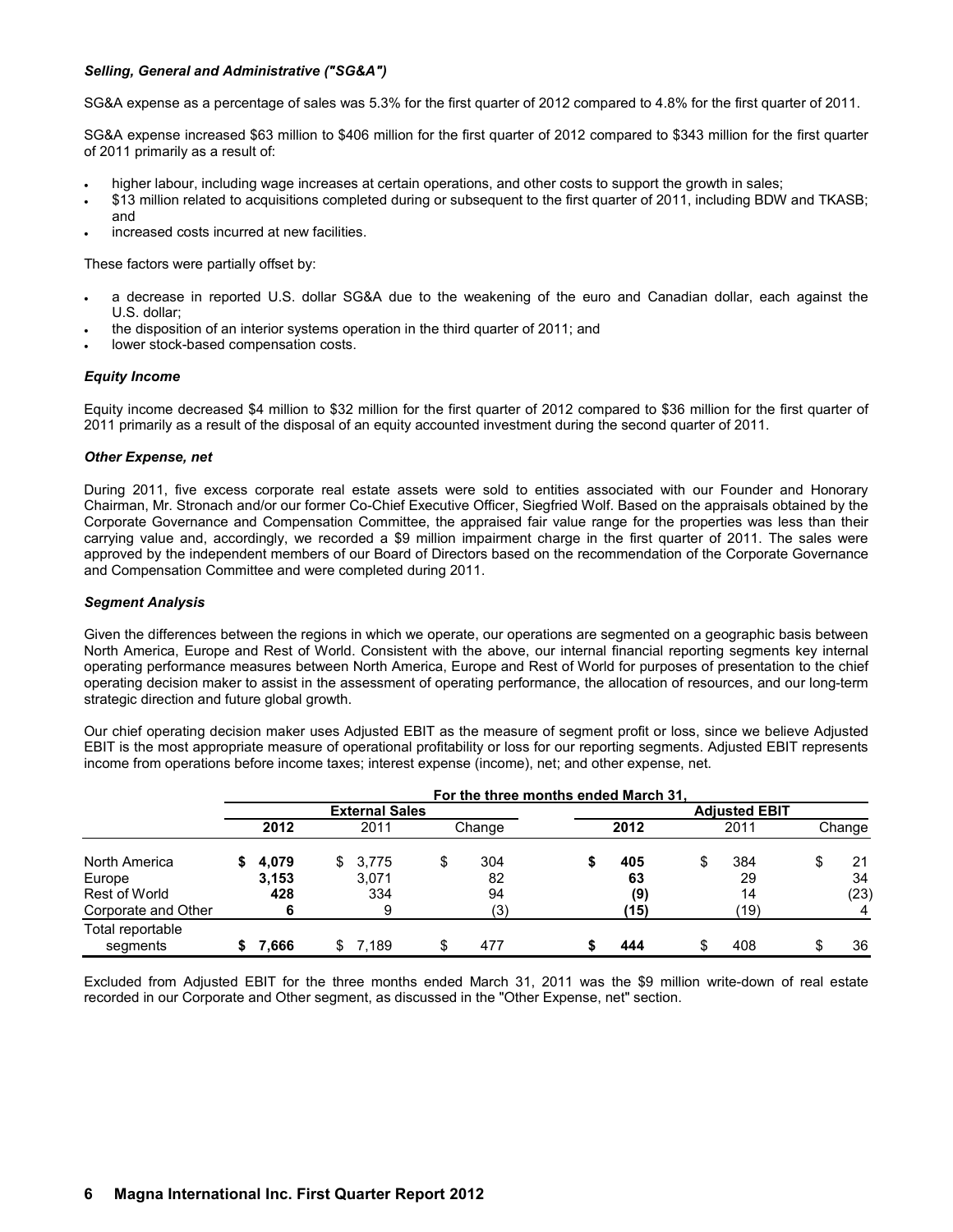### **North America**

Adjusted EBIT in North America increased \$21 million to \$405 million for the first quarter of 2012 compared to \$384 million for the first quarter of 2011 primarily as a result of:

- margins earned on higher production sales, including margins earned on the launch of new facilities and new programs;
- lower costs incurred in preparation for upcoming launches;
- productivity and efficiency improvements at certain facilities; and
- lower employee profit sharing.

These factors were partially offset by:

- increased pre-operating costs incurred at new facilities;
- lower equity income;
- higher affiliation fees paid to corporate;
- a decrease in reported U.S. dollar EBIT due to the weakening of the Canadian dollar against the U.S. dollar;
- higher warranty costs of \$3 million:
- operational inefficiencies and other costs at certain facilities; and
- net customer price concessions subsequent to the first quarter of 2011.

### **Europe**

Adjusted EBIT in Europe increased \$34 million to \$63 million for the first quarter of 2012 compared to \$29 million for the first quarter of 2011 primarily as a result of:

- margins earned on higher production sales;
- lower costs incurred in preparation for upcoming launches;
- the disposition of an interior systems operation in the third quarter of 2011;
- productivity and efficiency improvements at certain facilities;
- lower pre-operating costs incurred at new facilities;
- lower warranty costs of \$3 million; and
- higher equity income.

These factors were partially offset by:

- a larger amount of employee profit sharing;
- higher commodity costs;
- operational inefficiencies and other costs at certain facilities;
- higher affiliation fees paid to corporate; and
- net customer price concessions subsequent to the first quarter of 2011.

### **Rest of World**

Rest of World Adjusted EBIT decreased \$23 million to a loss of \$9 million for the first quarter of 2012 compared to income of \$14 million for the first quarter of 2011 primarily as a result of:

- costs related to new facilities;
- operational inefficiencies and other costs at certain facilities, in particular at certain seating systems facilities in South America;
- higher affiliation fees paid to Corporate; and
- net customer price concessions subsequent to the first quarter of 2011.

### **Corporate and Other**

Corporate and Other Adjusted EBIT increased \$4 million to a loss of \$15 million for the first quarter of 2012 compared to a loss of \$19 million for the first quarter of 2011. The loss related to E-Car included in Corporate and Other was \$12 million for the first quarter of 2012 and \$18 million for the first quarter of 2011. Excluding E-Car, Corporate and Other Adjusted EBIT decreased \$2 million to a loss of \$3 million for the first quarter of 2012 compared to a loss of \$1 million for the first quarter of 2012 primarily as a result of lower equity income.

This factor was partially offset by:

- an increase in affiliation fees earned from our divisions; and
- lower stock-based compensation.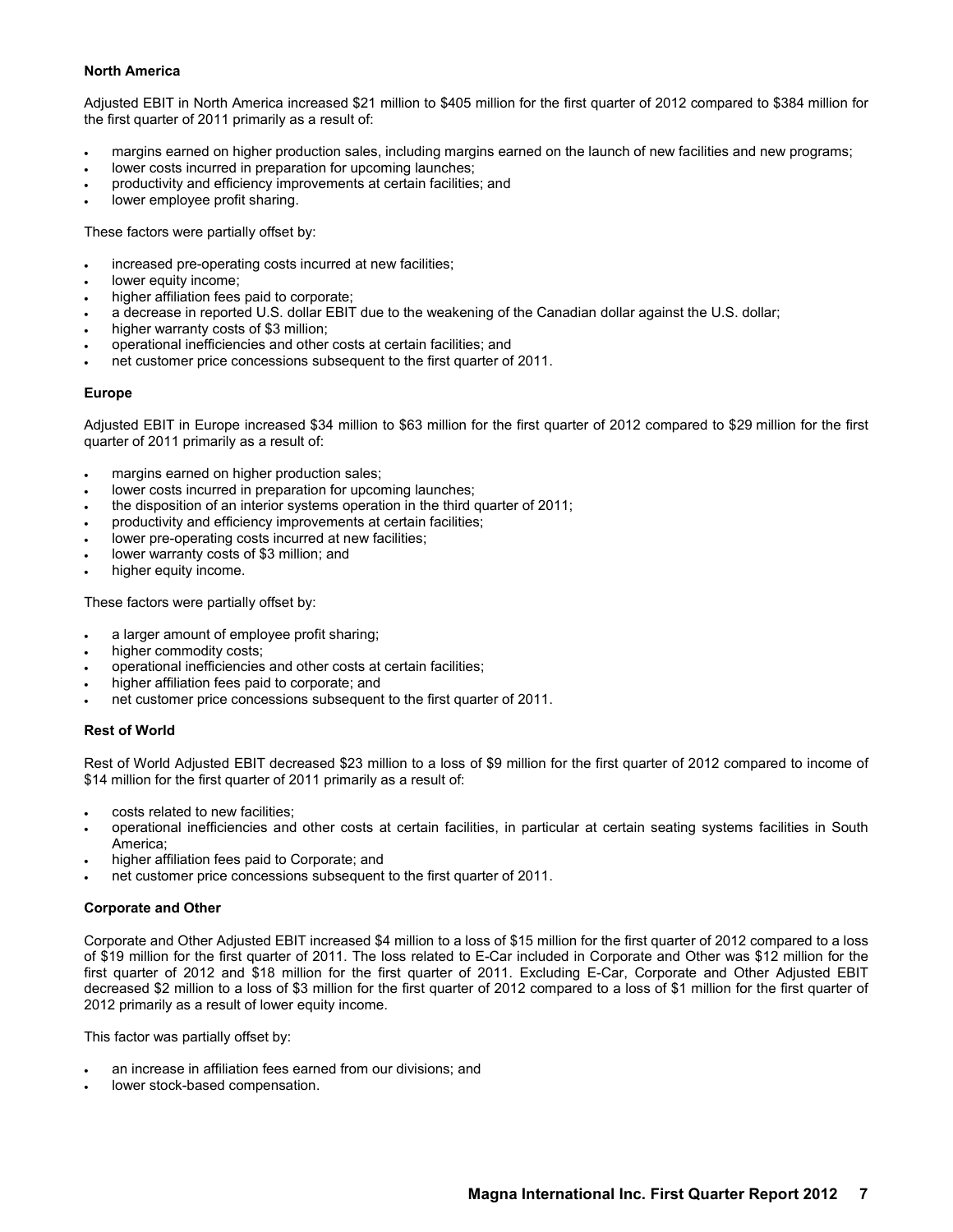### *Interest Expense (Income), net*

During the first quarter of 2012, we recorded net interest expense of \$5 million, compared to \$1 million of net interest income for the first quarter of 2011. The increase in interest expense is primarily as a result of:

- an increase in interest expense as a result of higher debt in Asia Pacific and South America;
- interest expense on debt related to the BDW acquisition; and
- a decrease in interest income earned on lower cash balances.

### *Operating Income*

Operating income increased \$39 million to \$439 million for the first quarter of 2012 compared to \$400 million for the first quarter of 2011. Excluding other expense, net, discussed in the "Other Expense, net" section, operating income for the first quarter of 2012 increased \$30 million. The increase in operating income is the result of the increase in EBIT partially offset by the increase in net interest expense, as discussed above.

*Income Taxes*

The effective income tax rate on operating income was 22.3% for the first quarter of 2012 compared to 19.5% for the first quarter of 2011. In the first quarter of 2011, income tax rates were impacted by the item discussed in the "Other Expense, net" section. Excluding other expenses, net, after tax, the effective income tax rate increased to 22.3% for the first quarter of 2012 compared to 19.1% for the first quarter of 2011 primarily as result of a reduction in the utilization of losses not previously benefitted in the United States partially offset by favourable settlements related to prior taxation years and by permanent items.

### *Net Income*

Net income of \$341 million for the first quarter of 2012 increased \$19 million compared to the first quarter of 2011. Excluding other expense, net, after tax, discussed in the "Other Expense, net" section, net income increased \$10 million. The increase in net income is the result of the increase in operating income partially offset by higher income taxes, both as discussed above.

### *Non-controlling Interests*

The net loss attributable to non-controlling interests was \$2 million for the first quarter of 2012.

### *Net Income attributable to Magna International Inc.*

The net income attributable to Magna International Inc. of \$343 million for the first quarter of 2012 increased \$21 million compared to the first quarter of 2011. Excluding other expense, net, after tax, discussed in the "Other Expense, net" section, net income attributable to Magna International Inc. increased \$12 million as a result of the increases in net income and net loss attributable to non-controlling interests, both as discussed above.

### *Earnings per Share*

|                                                        | For the three months<br>ended March 31, |       |    |       |   |        |
|--------------------------------------------------------|-----------------------------------------|-------|----|-------|---|--------|
|                                                        |                                         | 2012  |    | 2011  |   | Change |
| Earnings per Common Share                              |                                         |       |    |       |   |        |
| Basic                                                  | S                                       | 1.47  | S  | 1.33  | ÷ | 11%    |
| <b>Diluted</b>                                         | S                                       | 1.46  | \$ | 1.30  | + | 12%    |
| Average number of Common Shares outstanding (millions) |                                         |       |    |       |   |        |
| Basic                                                  |                                         | 232.4 |    | 242.0 |   | 4%     |
| <b>Diluted</b>                                         |                                         | 235.4 |    | 246.8 |   | 5%     |

Diluted earnings per share increased \$0.16 to \$1.46 for the first quarter of 2012 compared to \$1.30 for the first quarter of 2011. Other expense, net, after tax, negatively impacted our first quarter of 2011 diluted earnings per share by \$0.04 as discussed in the "Other Expense, net" section. Excluding other expense, net, after tax, the \$0.12 increase in diluted earnings per share was a result of the increase in net income attributable to Magna International Inc. and a decrease in the weighted average number of diluted shares outstanding during the first quarter of 2012.

The decrease in the weighted average number of diluted shares outstanding was due to the repurchase and cancellation of Common Shares pursuant to our normal course issuer bids and the net decrease in the number of diluted shares associated with stock options.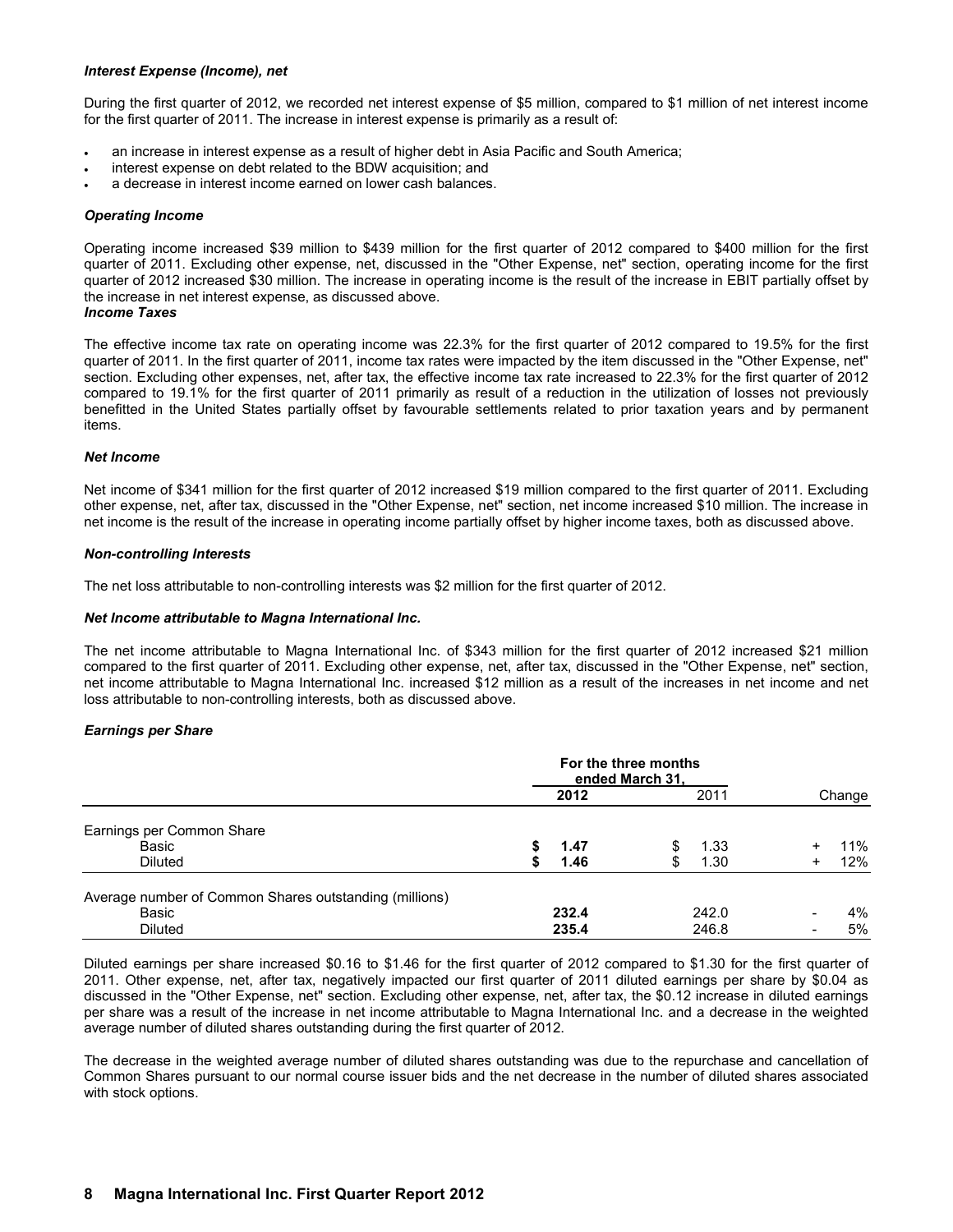### **FINANCIAL CONDITION, LIQUIDITY AND CAPITAL RESOURCES**

### *Cash Flow from Operations*

|                                                      | For the three months<br>ended March 31, |              |  |              |  |        |  |
|------------------------------------------------------|-----------------------------------------|--------------|--|--------------|--|--------|--|
|                                                      |                                         | 2012         |  | 2011         |  | Change |  |
| Net income<br>Items not involving current cash flows |                                         | 341<br>190   |  | 322<br>174   |  |        |  |
| Changes in non-cash operating assets and liabilities |                                         | 531<br>(302) |  | 496<br>(608) |  | 35     |  |
| Cash provided from operating activities              |                                         | 229          |  | (112)        |  | 341    |  |

Cash flow from operations before changes in non-cash operating assets and liabilities increased \$43 million to \$539 million for the first quarter of 2012 compared to \$496 million for the first quarter of 2011. The increase in cash flow from operations was due to a \$19 million increase in net income, as discussed above, and a \$24 million increase in items not involving current cash flows. Items not involving current cash flows are comprised of the following:

|                                                             | For the three months<br>ended March 31, |      |   |      |  |
|-------------------------------------------------------------|-----------------------------------------|------|---|------|--|
|                                                             |                                         | 2012 |   | 2011 |  |
| Depreciation and amortization                               |                                         | 171  | S | 165  |  |
| Other non-cash charges                                      |                                         | 19   |   | 30   |  |
| Amortization of other assets included in cost of goods sold |                                         | 25   |   | 17   |  |
| Amortization of employee wage buydown                       |                                         |      |   | 3    |  |
| Deferred income taxes                                       |                                         |      |   | (5)  |  |
| Equity income                                               |                                         | (32) |   | (36) |  |
| Items not involving current cash flows                      |                                         | 190  |   | 174  |  |

Cash invested in non-cash operating assets and liabilities amounted to \$302 million for the first quarter of 2012 compared to \$608 million for the first quarter of 2011. The change in non-cash operating assets and liabilities is comprised of the following sources (and uses) of cash:

|                                                      | For the three months<br>ended March 31. |       |            |  |
|------------------------------------------------------|-----------------------------------------|-------|------------|--|
|                                                      |                                         | 2012  | 2011       |  |
| Accounts receivable                                  | \$                                      | (751) | \$(1, 151) |  |
| Inventories                                          |                                         | (154) | (62)       |  |
| Income taxes receivable/payable                      |                                         | (16)  | (32)       |  |
| Prepaid expenses and other                           |                                         |       | (14)       |  |
| Accounts payable                                     |                                         | 429   | 447        |  |
| Accrued salaries and wages                           |                                         | 73    | 70         |  |
| Other accrued liabilities                            |                                         | 118   | 138        |  |
| Deferred revenue                                     |                                         | (2)   | (4)        |  |
| Changes in non-cash operating assets and liabilities |                                         | (302) | (608)      |  |

The increase in accounts receivable, inventories, accounts payable, accrued salaries and wages and other accrued liabilities in the first quarter of 2012 was primarily due to an increase in production activities at the end of the first quarter of 2012 compared to the end of 2011.

### *Capital and Investment Spending*

|                                                      | For the three months<br>ended March 31, |       |   |       |        |
|------------------------------------------------------|-----------------------------------------|-------|---|-------|--------|
|                                                      |                                         | 2012  |   | 2011  | Change |
| Fixed asset additions                                |                                         | (250) | S | (144) |        |
| Investments and other assets                         |                                         | (34)  |   | (55)  |        |
| Fixed assets, investments and other assets additions |                                         | (284) |   | (199) |        |
| Purchase of subsidiaries                             |                                         | (42)  |   |       |        |
| Proceeds from disposition                            |                                         | 53    |   | 33    |        |
| Cash used for investment activities                  |                                         | (273) |   | (166) | (107)  |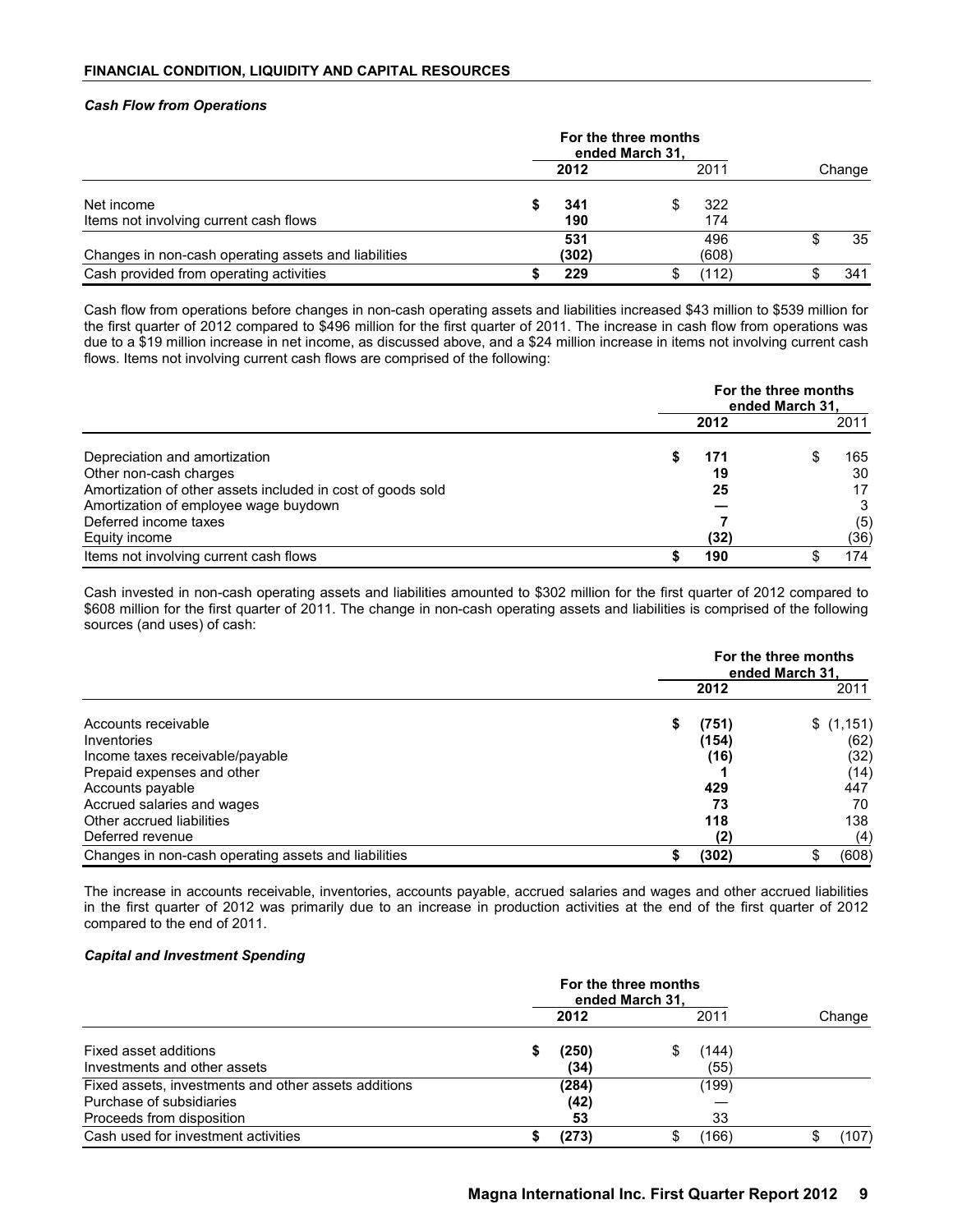### **Fixed assets, investments and other assets additions**

In the first quarter of 2012, we invested \$250 million in fixed assets. While investments were made to refurbish or replace assets consumed in the normal course of business and for productivity improvements, a large portion of the investment in the first quarter of 2012 was for real estate, facilities and manufacturing equipment for programs that will be launching subsequent to the first quarter of 2012. Consistent with our strategy to expand in developing markets, approximately 26% (2011 - 7%) of this investment was in China, Russia, India and Brazil.

In the first quarter of 2012, we invested \$34 million in other assets related primarily to fully reimbursable tooling, planning and engineering costs for programs that launched during the first quarter of 2012 or will be launching subsequent to the first quarter of 2012.

### **Purchase of subsidiaries**

During the first quarter of 2012, we invested \$42 million to purchase subsidiaries, including the acquisition of BDW, a structural casting supplier of aluminium components, which has operations in Germany, Poland and Hungary. The acquired business has sales primarily to Volkswagen, Audi, Porsche, Mercedes-Benz, Ferrari and ZF.

### **Proceeds from disposition**

The \$53 million of proceeds include:

- \$18 million cash proceeds received with respect to the sale of non-core real estate;
- normal course reimbursements received in respect of tooling, planning and engineering costs that were capitalized in prior periods; and
- normal course fixed and other asset disposals.

### *Financing*

|                                          | For the three months<br>ended March 31. |      |    |      |  |        |  |
|------------------------------------------|-----------------------------------------|------|----|------|--|--------|--|
|                                          |                                         | 2012 |    | 2011 |  | Change |  |
| (Decrease) increase in bank indebtedness |                                         | (20) | \$ | 19   |  |        |  |
| Issues of debt                           |                                         | 82   |    | 6    |  |        |  |
| Repayments of debt                       |                                         | (42) |    | (2)  |  |        |  |
| Settlement of stock options              |                                         | (4)  |    |      |  |        |  |
| <b>Issues of Common Shares</b>           |                                         |      |    | 48   |  |        |  |
| Repurchase of Common Shares              |                                         |      |    | (88) |  |        |  |
| Dividends paid                           |                                         | (63) |    | (61) |  |        |  |
| Cash used for financing activities       |                                         | (44) |    | (78) |  | 34     |  |

Issues of debt for the first quarter of 2012 relates primarily to higher debt levels in our Rest of World segment, while repayments of debt relates primarily to BDW debt payments subsequent to acquisition.

During the first quarter of 2012, we received cash proceeds of \$3 million on the exercise of stock options for Common Shares.

Cash dividends paid per Common Share were \$0.275 for the first quarter of 2012, for a total of \$63 million.

### *Financing Resources*

|                                    | As at<br>March 31,<br>2012 | As at<br>December 31.<br>2011 | Change   |
|------------------------------------|----------------------------|-------------------------------|----------|
| Liabilities                        |                            |                               |          |
| Bank indebtedness                  | 147                        | 162<br>\$                     |          |
| Long-term debt due within one year | 147                        | 25                            |          |
| Long-term debt                     | 87                         | 46                            |          |
|                                    | 381                        | 233                           |          |
| Non-controlling interest           | 26                         | 27                            |          |
| Shareholders' equity               | 8,612                      | 8,175                         |          |
| Total capitalization               | 9,019<br>S.                | \$8,435                       | 584<br>œ |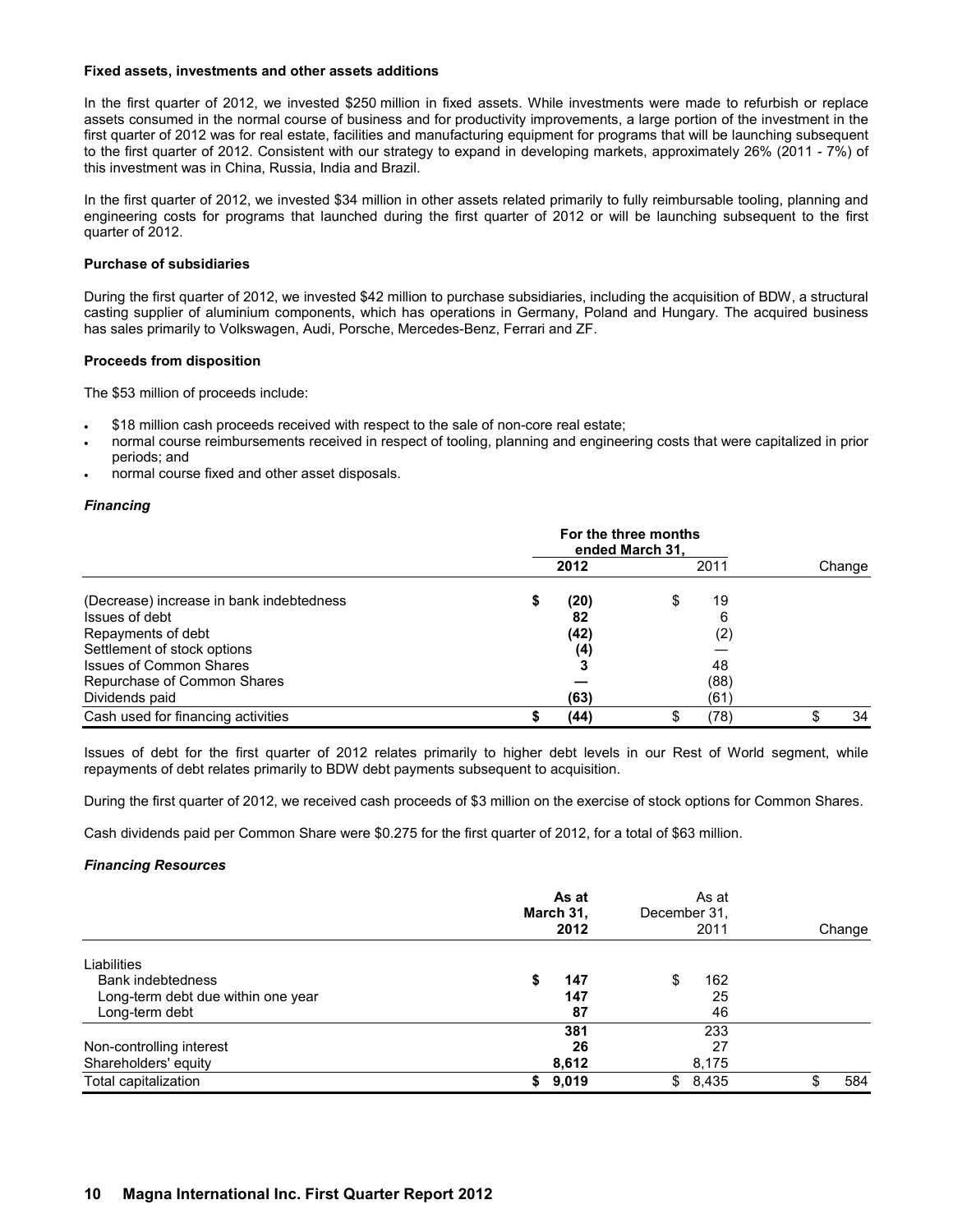Total capitalization increased by \$0.6 billion to \$9.0 billion at March 31, 2012 compared to \$8.4 billion at December 31, 2011, primarily as a result of a \$437 million increase in shareholders' equity and a \$148 million increase in liabilities.

The increase in shareholders' equity was primarily as a result of:

- net income earned in the first quarter of 2012;
- the \$98 million net unrealized gain on translation of net investment in foreign operations; and
- the \$51 million net unrealized gain on cash flow hedges.

These factors were partially offset by dividends paid during the first quarter of 2012.

The increase in liabilities relates primarily to debt assumed in connection with the BDW acquisition and an increase in debt in our Rest of World segment.

### *Cash Resources*

During the first quarter of 2012, our cash resources decreased by \$60 million to \$1.27 billion as a result of the cash used for investing and financing activities partially offset by cash provided from operating activities, as discussed above. In addition to our cash resources at March 31, 2012, we had term and operating lines of credit totalling \$2.5 billion of which \$2.1 billion was unused and available.

### *Maximum Number of Shares Issuable*

The following table presents the maximum number of shares that would be outstanding if all of the outstanding options at May 9, 2012 were exercised:

| <b>Common Shares</b> | 233,466,134 |
|----------------------|-------------|
| Stock options        | 7.872.413   |
|                      | 241,338,547 |

*(i) Options to purchase Common Shares are exercisable by the holder in accordance with the vesting provisions and upon payment of the exercise price as may be determined from time to time pursuant to our stock option plans.*

### *Contractual Obligations and Off-Balance Sheet Financing*

There have been no material changes with respect to the contractual obligations requiring annual payments during the first quarter of 2012 that are outside the ordinary course of our business. Refer to our MD&A included in our 2011 Annual Report.

### **SUBSEQUENT EVENTS**

### *Class action claim*

We understand that a securities class action claim was filed in the United States District Court, Southern District of New York on May 4, 2012 by the City of Taylor General Employees Retirement System, as lead plaintiff. We believe the claim to be without merit and intend to vigorously defend it. Given the early stage of the claim, it is not possible to predict the outcome.

### *Acquisition*

During the third quarter of 2011, we sold an interior systems operation (the "Business") located in Germany and recorded a loss on disposal of \$129 million. Under the terms of the sale, we agreed to fund the buyers an estimated \$109 million in the form of cash, working capital, and the assumption of certain liabilities. Simultaneously, we reached a commercial settlement with one of the facility's customers regarding the cancellation of certain production orders whereby we reimbursed the customer costs of \$20 million.

Subsequent to disposal, the Business continued to incur significant financial losses. By the end of the first quarter of 2012, the Business was experiencing severe liquidity issues. Although we had no legal obligation to do so, in light of customer relationship issues and other relevant considerations, in April 2012 we reached an agreement with the buyers to re-acquire the Business for a nominal amount.

As part of the acquisition, we were able to obtain some pricing concessions from a majority of the Business' customers. However, the Business is still budgeted to incur significant losses over the next three years.

Closing of the transaction is subject to standard regulatory approvals, which are expected to be received in the second quarter of 2012. Acquisition of the Business will be accounted for using the acquisition method of accounting.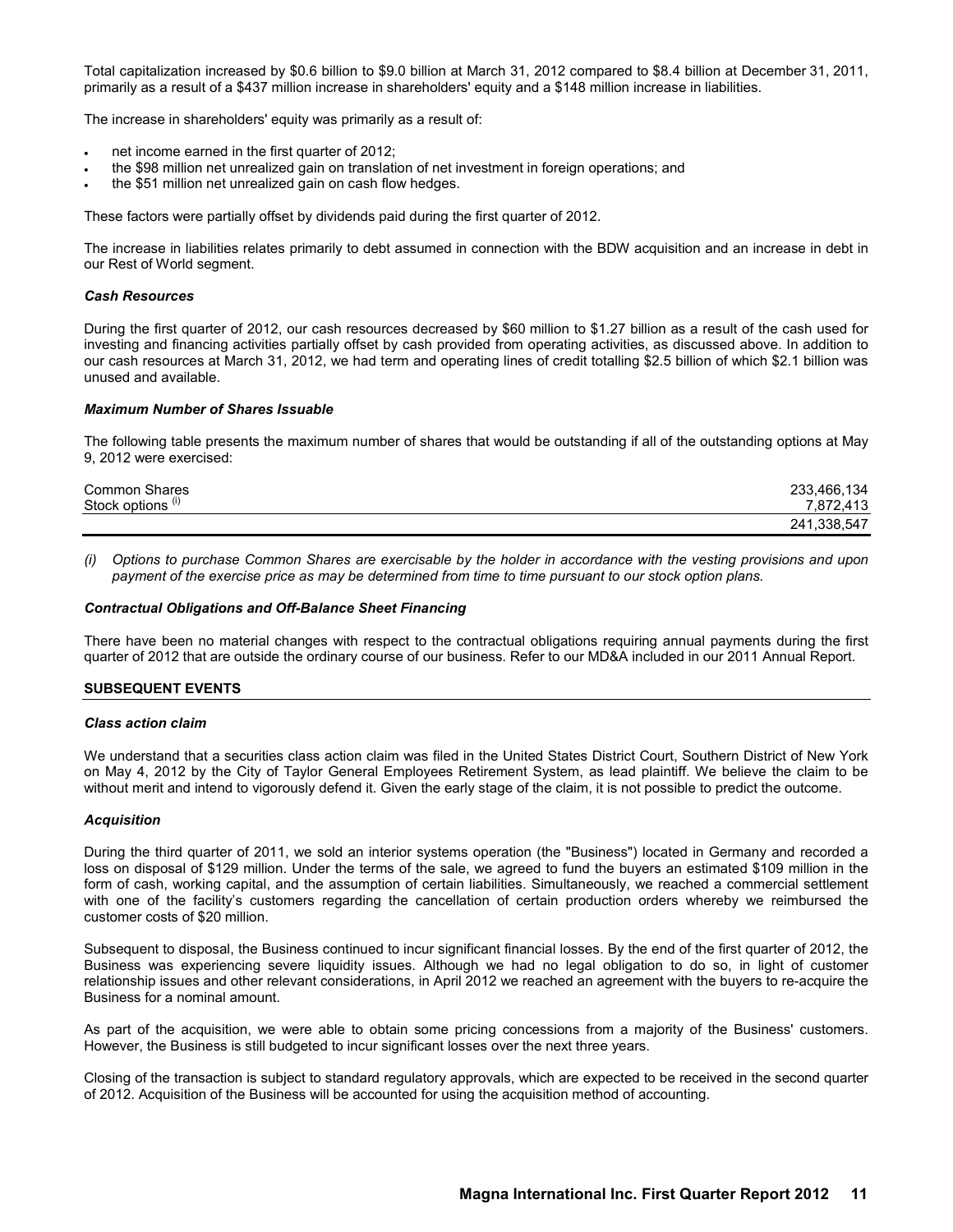### **COMMITMENTS AND CONTINGENCIES**

From time to time, we may be contingently liable for litigation, legal and/or regulatory actions and proceedings and other claims.

Refer to note 15 of our unaudited interim consolidated financial statements for the three months ended March 31, 2012, which describes these claims.

For a discussion of risk factors relating to legal and other claims/actions against us, refer to "Item 3. Description of the Business – Risk Factors" in our Annual Information Form and Annual Report on Form 40-F, each in respect of the year ended December 31, 2011.

### **CONTROLS AND PROCEDURES**

There have been no changes in our internal controls over financial reporting that occurred during the three months ended March 31, 2012 that have materially affected, or are reasonably likely to materially affect, our internal control over financial reporting.

### **FORWARD-LOOKING STATEMENTS**

The previous discussion contains statements that constitute "forward-looking statements" within the meaning of applicable securities legislation, including, but not limited to, statements relating to implementation of improvement plans in our underperforming operations, particularly in Europe. The forward-looking information in this MD&A is presented for the purpose of providing information about management's current expectations and plans and such information may not be appropriate for other purposes. Forward-looking statements may include financial and other projections, as well as statements regarding our future plans, objectives or economic performance, or the assumptions underlying any of the foregoing, and other statements that are not recitations of historical fact. We use words such as "may", "would", "could", "should", "will", "likely", "expect", "anticipate", "believe", "intend", "plan", "forecast", "outlook", "project", "estimate" and similar expressions suggesting future outcomes or events to identify forward-looking statements. Any such forward-looking statements are based on information currently available to us, and are based on assumptions and analyses made by us in light of our experience and our perception of historical trends, current conditions and expected future developments, as well as other factors we believe are appropriate in the circumstances. However, whether actual results and developments will conform with our expectations and predictions is subject to a number of risks, assumptions and uncertainties, many of which are beyond our control, and the effects of which can be difficult to predict, including, without limitation: the potential for a deterioration of economic conditions or an extended period of economic uncertainty; declines in consumer confidence and the impact on production volume levels; risks arising from uncertain economic conditions in Europe; restructuring, downsizing and/or other significant non-recurring costs; continued underperformance of one or more of our operating divisions; our ability to successfully launch material new or takeover business; liquidity risks; risks arising due to the failure of a major financial institution; bankruptcy or insolvency of a major customer or supplier; a prolonged disruption in the supply of components to us from our suppliers; shutdown of our or our customers' or sub-suppliers' production facilities due to a labour disruption; our ability to successfully compete with other automotive suppliers; a reduction in outsourcing by our customers or the loss of a material production or assembly program; the termination or non-renewal by our customers of any material production purchase order; a shift away from technologies in which we are investing; impairment charges related to goodwill, long-lived assets and deferred tax assets; shifts in market share away from our top customers; shifts in market shares among vehicles or vehicle segments, or shifts away from vehicles on which we have significant content; risks of conducting business in foreign markets, including China, India, Brazil, Russia and other non-traditional markets for us; exposure to, and ability to offset, volatile commodities prices; fluctuations in relative currency values; our ability to successfully identify, complete and integrate acquisitions or achieve anticipated synergies; ongoing pricing pressures, including our ability to offset price concessions demanded by our customers; warranty and recall costs; our ability to understand and compete successfully in non-automotive businesses in which we pursue opportunities; risks related to natural disasters and potential production disruptions; factors that could cause an increase in our pension funding obligations; changes in our mix of earnings between jurisdictions with lower tax rates and those with higher tax rates, as well as our ability to fully benefit tax losses; other potential tax exposures; legal claims and/or regulatory actions against us; the unpredictability of, and fluctuation in, the trading price of our Common Shares; work stoppages and labour relations disputes; changes in credit ratings assigned to us; changes in laws and governmental regulations; costs associated with compliance with environmental laws and regulations; our non-controlling interest in Magna E-Car Systems; our ability to recover our initial or any potential subsequent investment(s) in Magna E-Car Systems; risks related to the electric vehicle industry itself; and other factors set out in our Annual Information Form filed with securities commissions in Canada and our annual report on Form 40-F filed with the United States Securities and Exchange Commission, and subsequent filings. In evaluating forward-looking statements, we caution readers not to place undue reliance on any forward-looking statements and readers should specifically consider the various factors which could cause actual events or results to differ materially from those indicated by such forward-looking statements. Unless otherwise required by applicable securities laws, we do not intend, nor do we undertake any obligation, to update or revise any forward-looking statements to reflect subsequent information, events, results or circumstances or otherwise.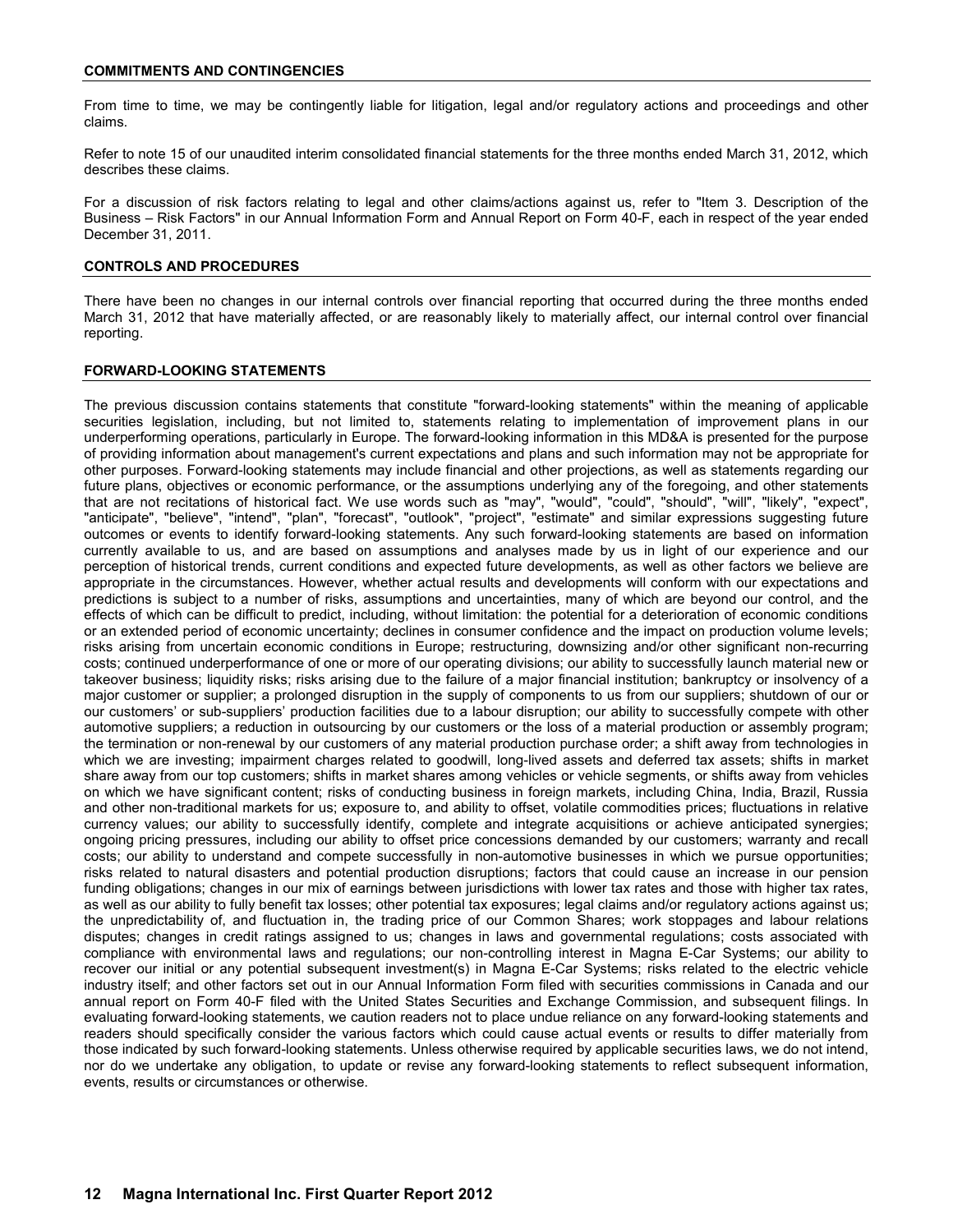### **MAGNA INTERNATIONAL INC. CONSOLIDATED STATEMENTS OF INCOME**

*[Unaudited]*

*[U.S. dollars in millions, except per share figures]*

|                                                                                                 |             | Three months ended | March 31, |       |
|-------------------------------------------------------------------------------------------------|-------------|--------------------|-----------|-------|
|                                                                                                 | <b>Note</b> | 2012               |           | 2011  |
| <b>Sales</b>                                                                                    |             | \$<br>7,666        | \$        | 7,189 |
| <b>Costs and expenses</b>                                                                       |             |                    |           |       |
| Cost of goods sold                                                                              |             | 6,677              |           | 6,309 |
| Depreciation and amortization                                                                   |             | 171                |           | 165   |
| Selling, general and administrative                                                             | 11          | 406                |           | 343   |
| Interest expense (income), net                                                                  |             | 5                  |           | (1)   |
| Equity income                                                                                   |             | (32)               |           | (36)  |
| Other expense, net                                                                              | 2           |                    |           | 9     |
| Income from operations before income taxes                                                      |             | 439                |           | 400   |
| Income taxes                                                                                    |             | 98                 |           | 78    |
| Net income                                                                                      |             | 341                |           | 322   |
| Net loss attributable to non-controlling interests                                              |             | 2                  |           |       |
| Net income attributable to Magna International Inc.                                             |             | \$<br>343          | \$        | 322   |
| Earnings per Common Share:                                                                      | 3           |                    |           |       |
| Basic                                                                                           |             | \$<br>1.47         | \$        | 1.33  |
| <b>Diluted</b>                                                                                  |             | 1.46               | \$        | 1.30  |
| Cash dividends paid per Common Share                                                            |             | \$<br>0.28         | \$        | 0.25  |
| Average number of Common Shares outstanding during the<br>period [in millions]:<br><b>Basic</b> | 3           | 232.4              |           | 242.0 |
| <b>Diluted</b>                                                                                  |             | 235.4              |           | 246.8 |

*See accompanying notes*

### **CONSOLIDATED STATEMENTS OF COMPREHENSIVE INCOME**

*[Unaudited]*

*[U.S. dollars in millions]*

|                                                                                                              |    | Three months ended | March 31, |            |  |
|--------------------------------------------------------------------------------------------------------------|----|--------------------|-----------|------------|--|
| Note                                                                                                         |    | 2012               |           | 2011       |  |
| Net income                                                                                                   | \$ | 341                | \$        | 322        |  |
| 13<br>Other comprehensive income (loss), net of tax:<br>Net unrealized gain on translation of net investment |    |                    |           |            |  |
| in foreign operations<br>Net unrealized loss on available-for-sale investments                               |    | 99                 |           | 236<br>(3) |  |
| Net unrealized gain on cash flow hedges                                                                      |    | (3)<br>51          |           | 25         |  |
| Reclassifications of net loss (gain) on cash flow hedges<br>to net income                                    |    | 3                  |           |            |  |
| Pension and post retirement benefits                                                                         |    |                    |           | (7)        |  |
| Other comprehensive income                                                                                   |    | 150                |           | 252        |  |
| Comprehensive income                                                                                         |    | 491                |           | 574        |  |
| Comprehensive loss (income) attributable to non-controlling<br>interests                                     |    |                    |           | (1)        |  |
| Comprehensive income attributable to<br>Magna International Inc.                                             | S  | 492                |           | 573        |  |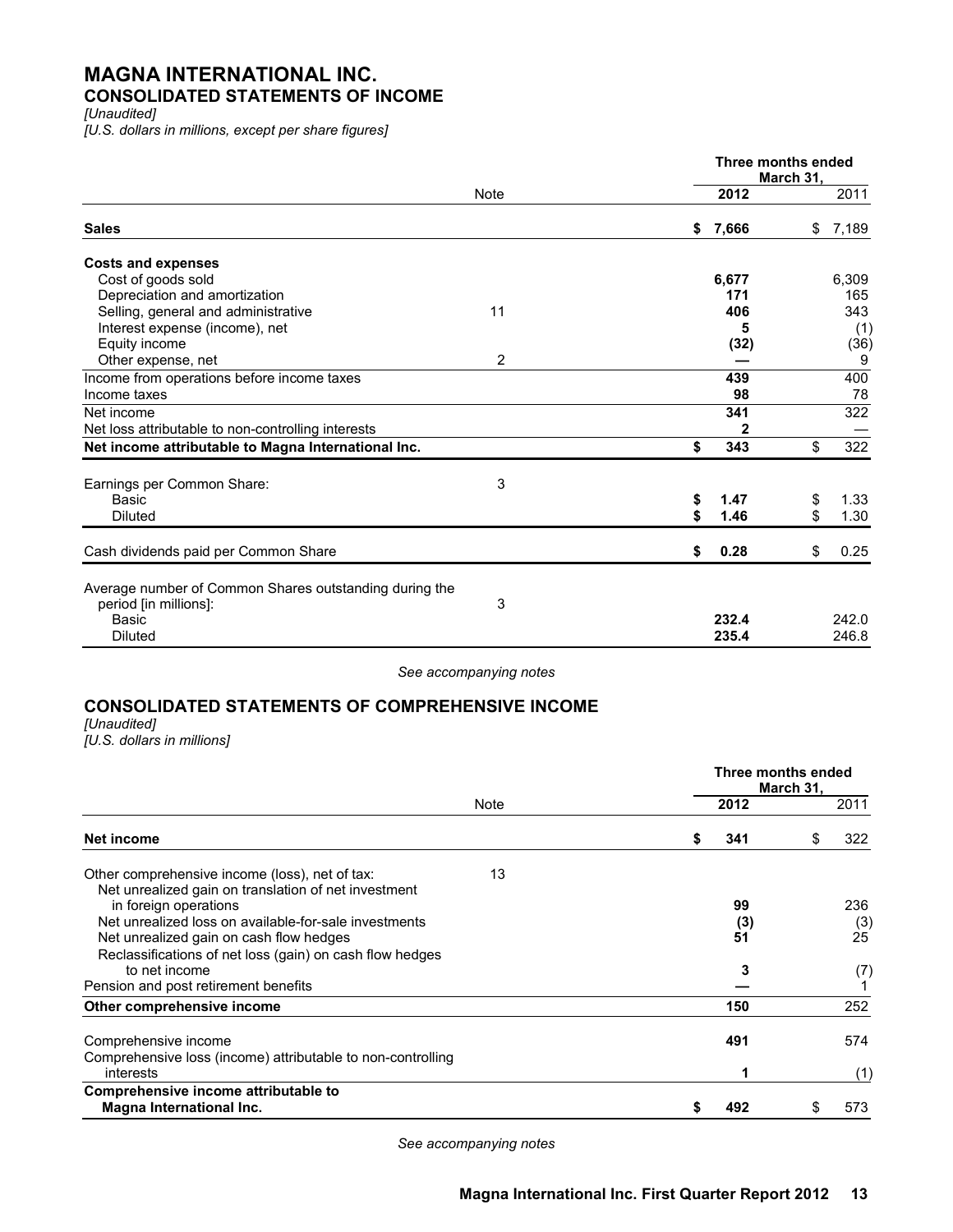### **MAGNA INTERNATIONAL INC. CONSOLIDATED STATEMENTS OF CASH FLOWS**

*[Unaudited]*

*[U.S. dollars in millions]*

|                                                              |             |             | Three months ended<br>March 31, |
|--------------------------------------------------------------|-------------|-------------|---------------------------------|
|                                                              | <b>Note</b> | 2012        | 2011                            |
| Cash provided from (used for):                               |             |             |                                 |
| <b>OPERATING ACTIVITIES</b>                                  |             |             |                                 |
| Net income                                                   |             | \$<br>341   | \$<br>322                       |
| Items not involving current cash flows                       | 4           | 190         | 174                             |
|                                                              |             | 531         | 496                             |
| Changes in non-cash operating assets and liabilities         | 4           | (302)       | (608)                           |
| Cash provided from (used for) operating activities           |             | 229         | (112)                           |
| <b>INVESTMENT ACTIVITIES</b>                                 |             |             |                                 |
| Fixed asset additions                                        |             | (250)       | (144)                           |
| Purchase of subsidiaries                                     | 5           | (42)        |                                 |
| Increase in investments and other assets                     |             | (34)        | (55)                            |
| Proceeds from disposition                                    |             | 53          | 33                              |
| Cash used for investing activities                           |             | (273)       | (166)                           |
| <b>FINANCING ACTIVITIES</b>                                  |             |             |                                 |
| (Decrease) increase in bank indebtedness                     |             | (20)        | 19                              |
| Repayments of debt                                           |             | (42)        | (2)                             |
| Issues of debt                                               |             | 82          | 6                               |
| <b>Issues of Common Shares</b>                               |             | 3           | 48                              |
| Settlement of stock options                                  |             | (4)         |                                 |
| Repurchase of Common Shares                                  |             |             | (88)                            |
| <b>Dividends</b>                                             |             | (63)        | (61)                            |
| Cash used for financing activities                           |             | (44)        | (78)                            |
| Effect of exchange rate changes on cash and cash equivalents |             | 28          | 45                              |
| Net decrease in cash and cash equivalents during the         |             |             |                                 |
| period                                                       |             | (60)        | (311)                           |
| Cash and cash equivalents, beginning of period               |             | 1,325       | 1,881                           |
| Cash and cash equivalents, end of period                     |             | 1,265<br>\$ | 1,570<br>\$                     |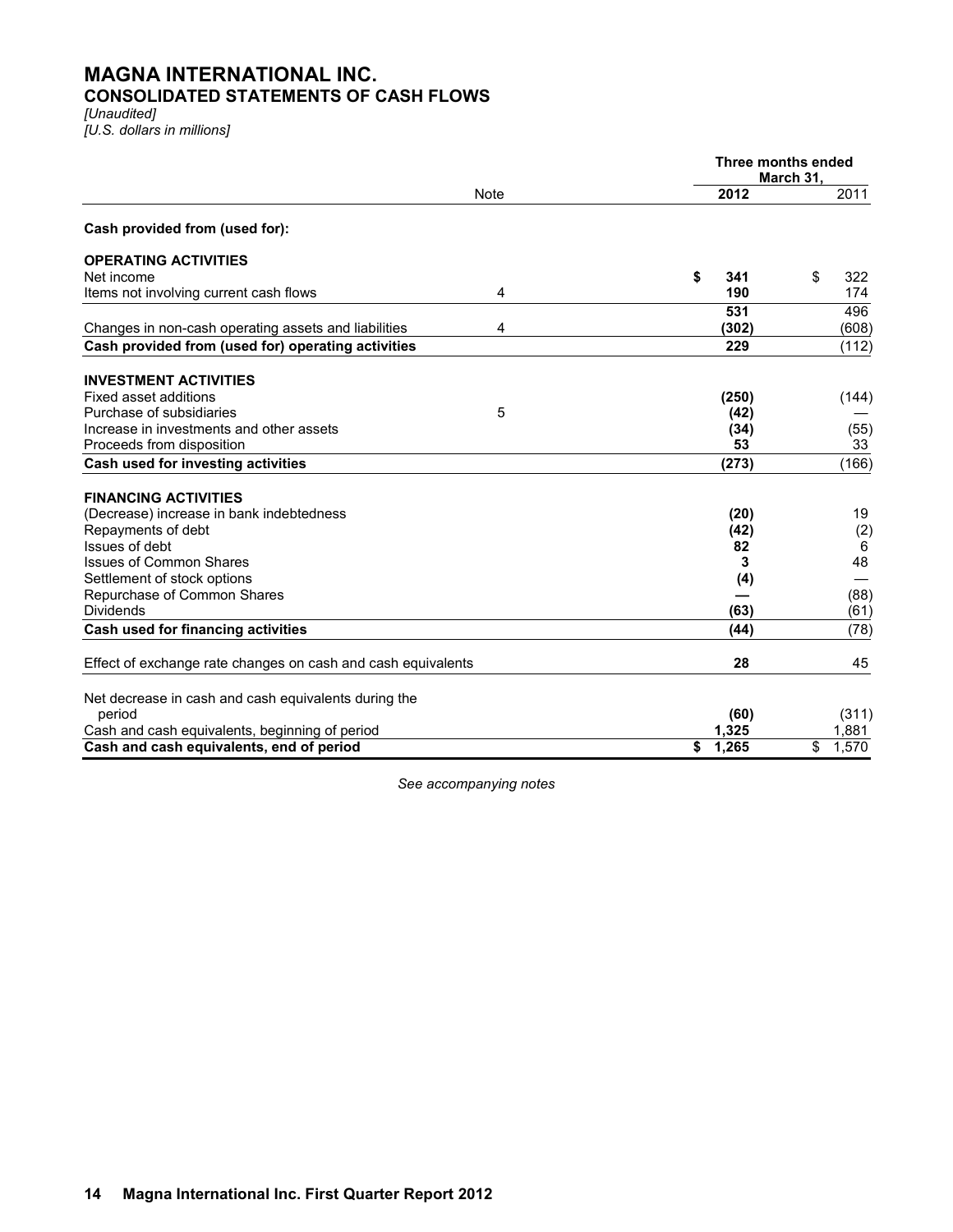# **MAGNA INTERNATIONAL INC.**

# **CONSOLIDATED BALANCE SHEETS**

*[Unaudited] [U.S. dollars in millions]*

|                                                        |      | As at       | As at        |
|--------------------------------------------------------|------|-------------|--------------|
|                                                        |      | March 31,   | December 31. |
|                                                        | Note | 2012        | 2011         |
| <b>ASSETS</b>                                          |      |             |              |
| <b>Current assets</b>                                  |      |             |              |
| Cash and cash equivalents                              | 4    | 1,265<br>\$ | 1,325<br>\$  |
| Accounts receivable                                    |      | 5,300       | 4,398        |
| Inventories                                            | 6    | 2,278       | 2,045        |
| Income taxes receivable                                |      | 6           |              |
| Deferred tax assets                                    |      | 158         | 206          |
| Prepaid expenses and other                             |      | 196         | 172          |
|                                                        |      | 9,203       | 8,146        |
|                                                        |      |             |              |
| Investments                                            | 14   | 443         | 438          |
| Fixed assets, net                                      |      | 4,563       | 4,236        |
| Goodwill                                               |      | 1,207       | 1,196        |
| Deferred tax assets                                    |      | 67          | 69           |
| Other assets                                           | 7    | 576         | 594          |
|                                                        |      | \$16,059    | \$14,679     |
|                                                        |      |             |              |
| <b>LIABILITIES AND SHAREHOLDERS' EQUITY</b>            |      |             |              |
| <b>Current liabilities</b>                             |      |             |              |
| <b>Bank indebtedness</b>                               |      | \$<br>147   | \$<br>162    |
| Accounts payable                                       |      | 4,549       | 3,961        |
| Accrued salaries and wages                             |      | 635         | 525          |
| Other accrued liabilities                              | 8    | 1,119       | 1,002        |
| Income taxes payable                                   |      |             | 5            |
| Deferred tax liabilities                               |      | 46          | 44           |
| Long-term debt due within one year                     |      | 147         | 25           |
|                                                        |      | 6,643       | 5,724        |
| Long-term employee benefit liabilities                 | 9    | 430         | 419          |
| Long-term debt                                         |      | 87          | 46           |
| Other long-term liabilities                            | 10   | 208         | 207          |
| Deferred tax liabilities                               |      | 53          | 81           |
|                                                        |      | 7,421       | 6,477        |
|                                                        |      |             |              |
| <b>Shareholders' equity</b>                            |      |             |              |
| Capital stock                                          |      |             |              |
| <b>Common Shares</b>                                   |      |             |              |
| [issued: 233,466,134; December 31, 2011 - 233,317,792] |      | 4,383       | 4,373        |
| Contributed surplus                                    |      | 64          | 63           |
| Retained earnings                                      |      | 3,594       | 3,317        |
| Accumulated other comprehensive income                 | 13   | 571         | 422          |
|                                                        |      | 8,612       | 8,175        |
| Non-controlling interest                               |      | 26          | 27           |
|                                                        |      | 8,638       | 8,202        |
|                                                        |      | \$16,059    | \$14,679     |
|                                                        |      |             |              |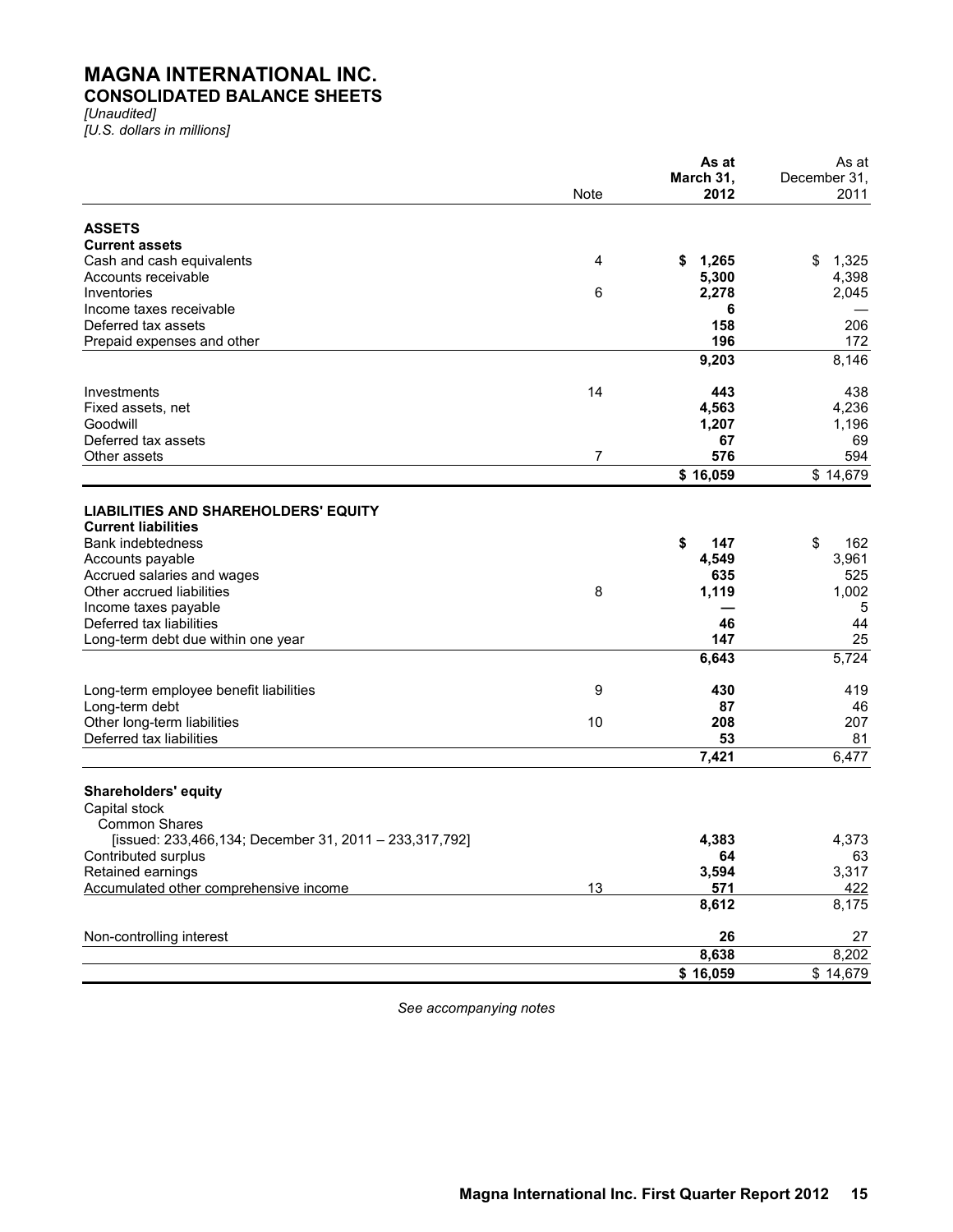### **MAGNA INTERNATIONAL INC. CONSOLIDATED STATEMENTS OF CHANGES IN EQUITY**

### *[Unaudited]*

*[U.S. dollars in millions]*

|                                               |      | <b>Common Shares</b> |    | <b>Stated</b> |    | Contri-<br>buted |    | <b>Retained</b> |           |   | Non-<br>controlling |    | Total         |
|-----------------------------------------------|------|----------------------|----|---------------|----|------------------|----|-----------------|-----------|---|---------------------|----|---------------|
|                                               | Note | <b>Number</b>        |    | <b>Value</b>  |    | <b>Surplus</b>   |    | <b>Earnings</b> | AOCI (i)  |   | <b>Interest</b>     |    | <b>Equity</b> |
|                                               |      | [in millions]        |    |               |    |                  |    |                 |           |   |                     |    |               |
| Balance, December 31, 2011<br>Net income      |      | 233.3                | \$ | 4,373         | \$ | 63               | \$ | 3,317<br>343    | \$<br>422 | S | 27<br>(2)           | S  | 8,202<br>341  |
| Other comprehensive income                    |      |                      |    |               |    |                  |    |                 | 149       |   |                     |    | 150           |
| Shares issued on exercise of<br>stock options |      | 0.1                  |    | 4             |    | (1)              |    |                 |           |   |                     |    | 3             |
| Release of restricted stock                   |      |                      |    | 5             |    | (5)              |    |                 |           |   |                     |    |               |
| Stock-based compensation                      | 11   |                      |    |               |    | 8                |    |                 |           |   |                     |    | 8             |
| expense                                       | 11   |                      |    |               |    |                  |    |                 |           |   |                     |    |               |
| Settlement of stock options<br>Dividends paid |      |                      |    |               |    | (1)              |    | (2)<br>(64)     |           |   |                     |    | (3)<br>(63)   |
| <b>Balance, March 31, 2012</b>                |      | 233.4                | S  | 4.383         | S  | 64               | S  | 3.594           | 571       | S | 26                  | \$ | 8.638         |

|                                                                                        |      | <b>Common Shares</b> | <b>Stated</b> | Contri-<br>buted | Retained           |           | Non-<br>controlling | Total              |
|----------------------------------------------------------------------------------------|------|----------------------|---------------|------------------|--------------------|-----------|---------------------|--------------------|
|                                                                                        | Note | <b>Number</b>        | Value         | <b>Surplus</b>   | <b>Earnings</b>    | AOCI(i)   | <b>Interest</b>     | <b>Equity</b>      |
|                                                                                        |      | [in millions]        |               |                  |                    |           |                     |                    |
| Balance, December 31, 2010<br>Net income                                               |      | 242.6                | \$<br>4,500   | \$<br>56         | \$<br>2,715<br>322 | \$<br>752 | \$<br>3             | \$<br>8,026<br>322 |
| Other comprehensive income                                                             |      |                      |               |                  |                    | 251       | 1                   | 252                |
| Shares issued on exercise of<br>stock options                                          |      | 1.0                  | 57            | (9)              |                    |           |                     | 48                 |
| Release of restricted stock<br>Shares repurchased and<br>cancelled under normal course |      |                      | 5             | (5)              |                    |           |                     |                    |
| issuer bid                                                                             |      | (1.7)                | (32)          |                  | (47)               | (9)       |                     | (88)               |
| Stock-based compensation                                                               |      |                      |               |                  |                    |           |                     |                    |
| expense                                                                                | 11   |                      |               | 8                |                    |           |                     | 8                  |
| Dividends paid                                                                         |      |                      |               |                  | (61)               |           |                     | (61)               |
| Balance, March 31, 2011                                                                |      | 241.9                | \$<br>4,530   | \$<br>50         | \$<br>2,929        | \$<br>994 | \$<br>4             | \$<br>8,507        |

*(i) AOCI is Accumulated Other Comprehensive Income.*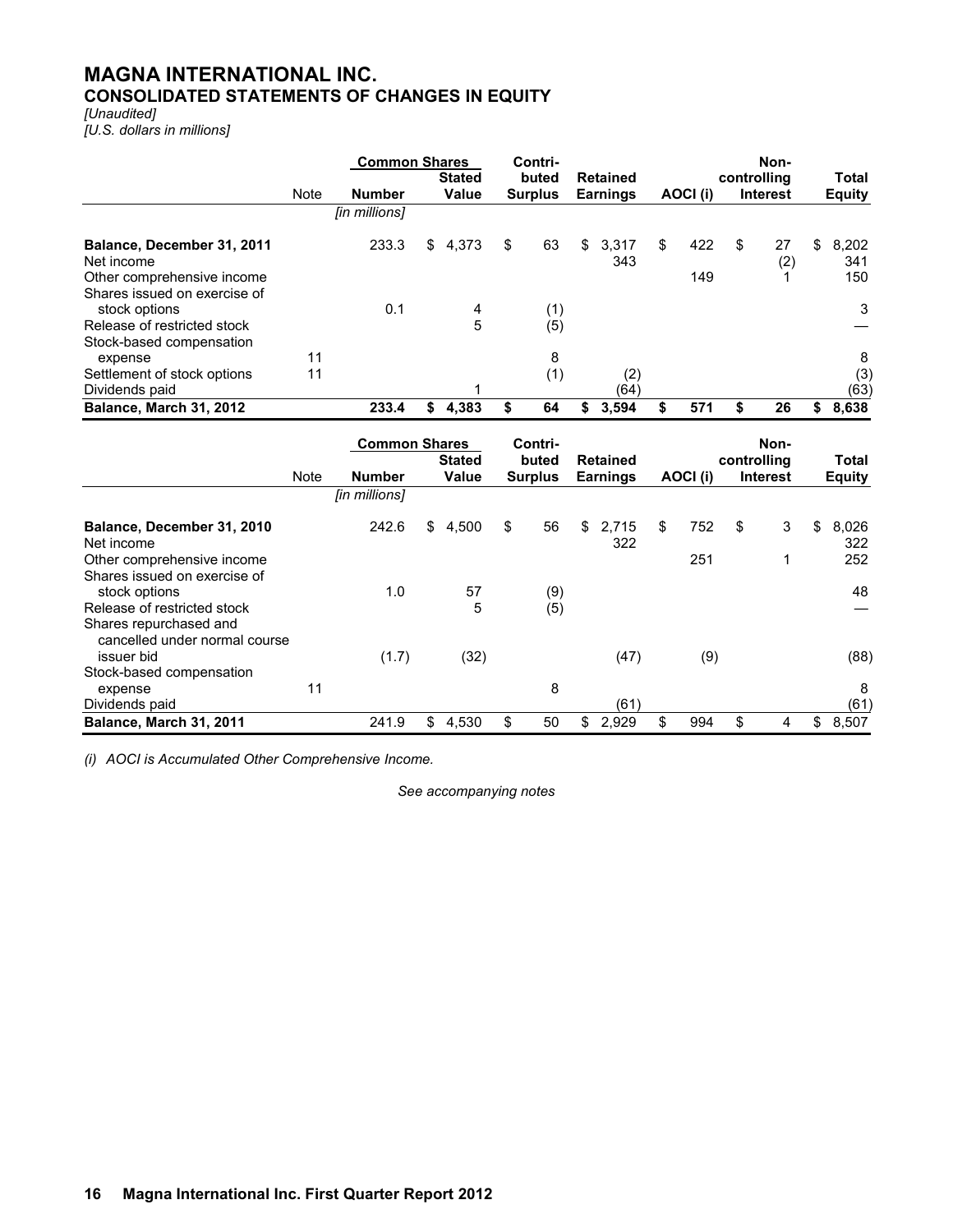*[Unaudited]*

*[All amounts in U.S. dollars and all tabular amounts in millions unless otherwise noted]* 

### **1. SIGNIFICANT ACCOUNTING POLICIES**

### **[a] Basis of presentation**

The unaudited interim consolidated financial statements of Magna International Inc. and its subsidiaries [collectively "Magna" or the "Company"] have been prepared in United States dollars following United States generally accepted accounting principles ["GAAP"] as further discussed in note 1[b] and the accounting policies as set out in note 1 to the annual consolidated financial statements for the year ended December 31, 2011.

The unaudited interim consolidated financial statements do not conform in all respects to the requirements of GAAP for annual financial statements. Accordingly, these unaudited interim consolidated financial statements should be read in conjunction with the December 31, 2011 audited consolidated financial statements and notes included in the Company's 2011 Annual Report.

In the opinion of management, the unaudited interim consolidated financial statements reflect all adjustments, which consist only of normal and recurring adjustments, necessary to present fairly the financial position at March 31, 2012 and the results of operations, cash flows and changes in equity for the three months ended March 31, 2012 and 2011.

### **[b] Accounting Changes**

### **Comprehensive Income**

During 2011, the Financial Accounting Standards Board ["FASB"] issued Accounting Standards Update ["ASU"] 2011-05 and ASU 2011-12, "Comprehensive Income (Topic 220)", requiring entities to present net income and other comprehensive income in either a single continuous statement or in two consecutive statements of net income and other comprehensive income. The adoption of this ASU did not have a material impact on the interim consolidated financial statements.

### **Fair Value Measurement**

During 2011, the FASB issued ASU 2011-04, "Fair Value Measurement (Topic 820)", clarifying the existing measurement and disclosure requirements and expanding the disclosure requirements for certain fair value measurements. The adoption of this ASU did not have a material impact on the interim consolidated financial statements.

### **Goodwill**

In September 2011, the FASB issued ASU 2011-08, "Intangibles – Goodwill and Other (Topic 350): Testing Goodwill for Impairment". ASU 2011-08 provides an option to perform a qualitative assessment to determine whether further goodwill impairment testing is necessary. If, as a result of the qualitative assessment, it is determined that it is morelikely-than-not that a reporting unit's fair value is less than its carrying amount, the two-step quantitative impairment test is required. Otherwise, no further testing is required. ASU 2011-08 is effective for the Company for the year ending December 31, 2012. The adoption of this ASU is not expected to have a material impact on the interim consolidated financial statements.

### **[c] Seasonality**

The Company's businesses are generally not seasonal. However, the Company's sales and profits are closely related to its automotive customers' vehicle production schedules. The Company's largest North American customers typically halt production for approximately two weeks in July and one week in December. Additionally, many of the Company's customers in Europe typically shutdown vehicle production during portions of August and one week in December.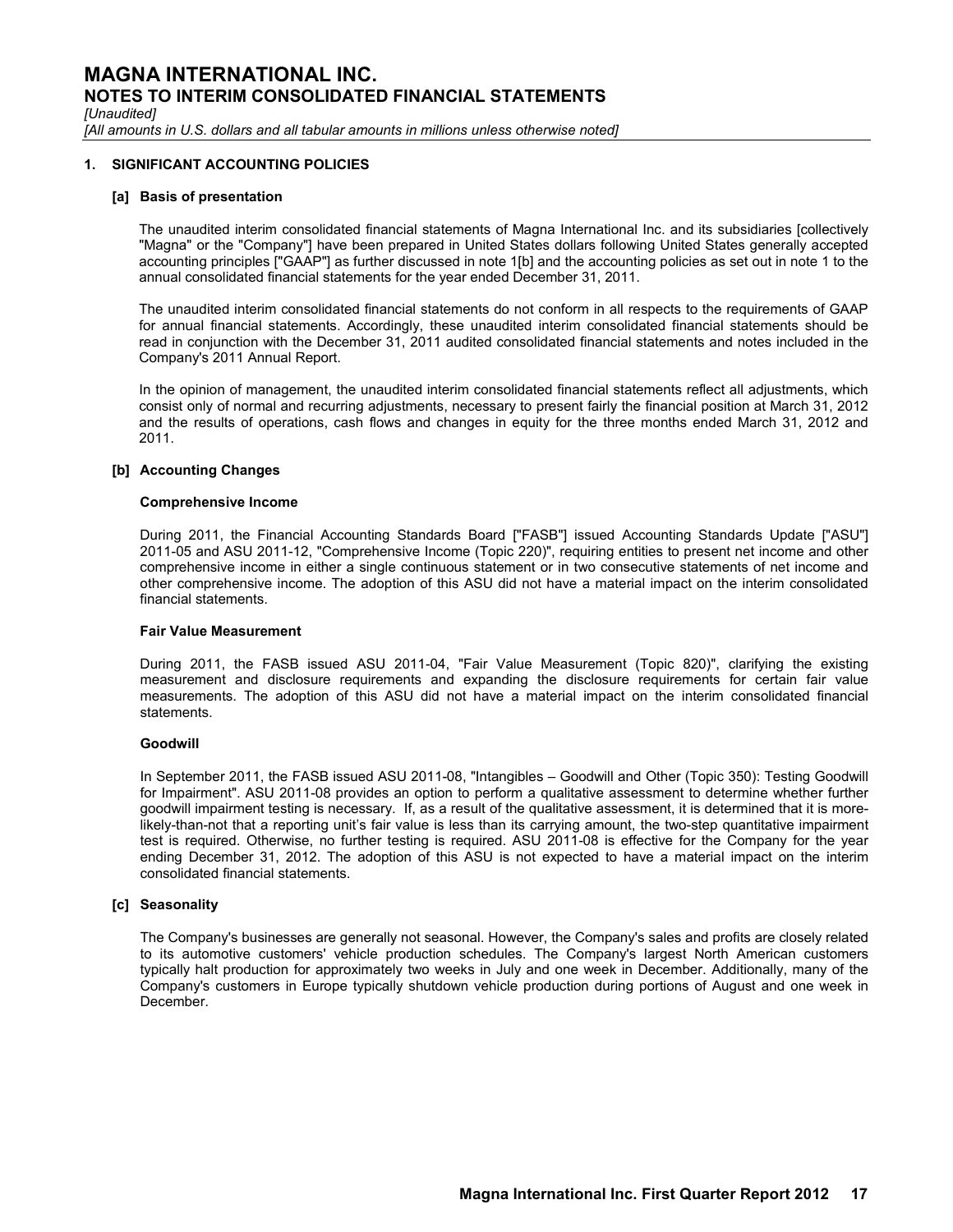*[Unaudited]*

[All amounts in U.S. dollars and all tabular amounts in millions unless otherwise noted]

### **2. OTHER EXPENSE, NET**

During 2011, five excess corporate real estate assets were sold to entities associated with the Company's Founder and Honorary Chairman, Mr. Stronach and/or the Company's former Co-Chief Executive Officer, Siegfried Wolf. Based on the appraisals obtained by the Corporate Governance and Compensation Committee, the appraised fair value range for the properties was less than their carrying value and, accordingly, the Company recorded a \$9 million impairment charge in the first quarter of 2011. The sales were approved by the independent members of Magna's Board of Directors based on the recommendation of the Corporate Governance and Compensation Committee and were completed during 2011.

### **3. EARNINGS PER SHARE**

|                                                            | Three months ended<br>March 31, |       |    |       |
|------------------------------------------------------------|---------------------------------|-------|----|-------|
|                                                            |                                 | 2012  |    | 2011  |
| <b>Basic earnings per Common Share:</b>                    |                                 |       |    |       |
| Net income attributable to Magna International Inc.        | \$                              | 343   | \$ | 322   |
| Average number of Common Shares outstanding                |                                 | 232.4 |    | 242.0 |
| Basic earnings per Common Share                            | \$                              | 1.47  | \$ | 1.33  |
| <b>Diluted earnings per Common Share:</b>                  |                                 |       |    |       |
| Net income attributable to Magna International Inc.        | \$                              | 343   | \$ | 322   |
| Average number of Common Shares outstanding<br>Adjustments |                                 | 232.4 |    | 242.0 |
| Stock options and restricted stock [a]                     |                                 | 3.0   |    | 4.8   |
|                                                            |                                 | 235.4 |    | 246.8 |
| Diluted earnings per Common Share                          | \$                              | 1.46  | \$ | 1.30  |

[a] Diluted earnings per Common Share exclude 1.7 million [2011 – nil] Common Shares issuable under the Company's Incentive Stock Option Plan because these options were not "in-the-money".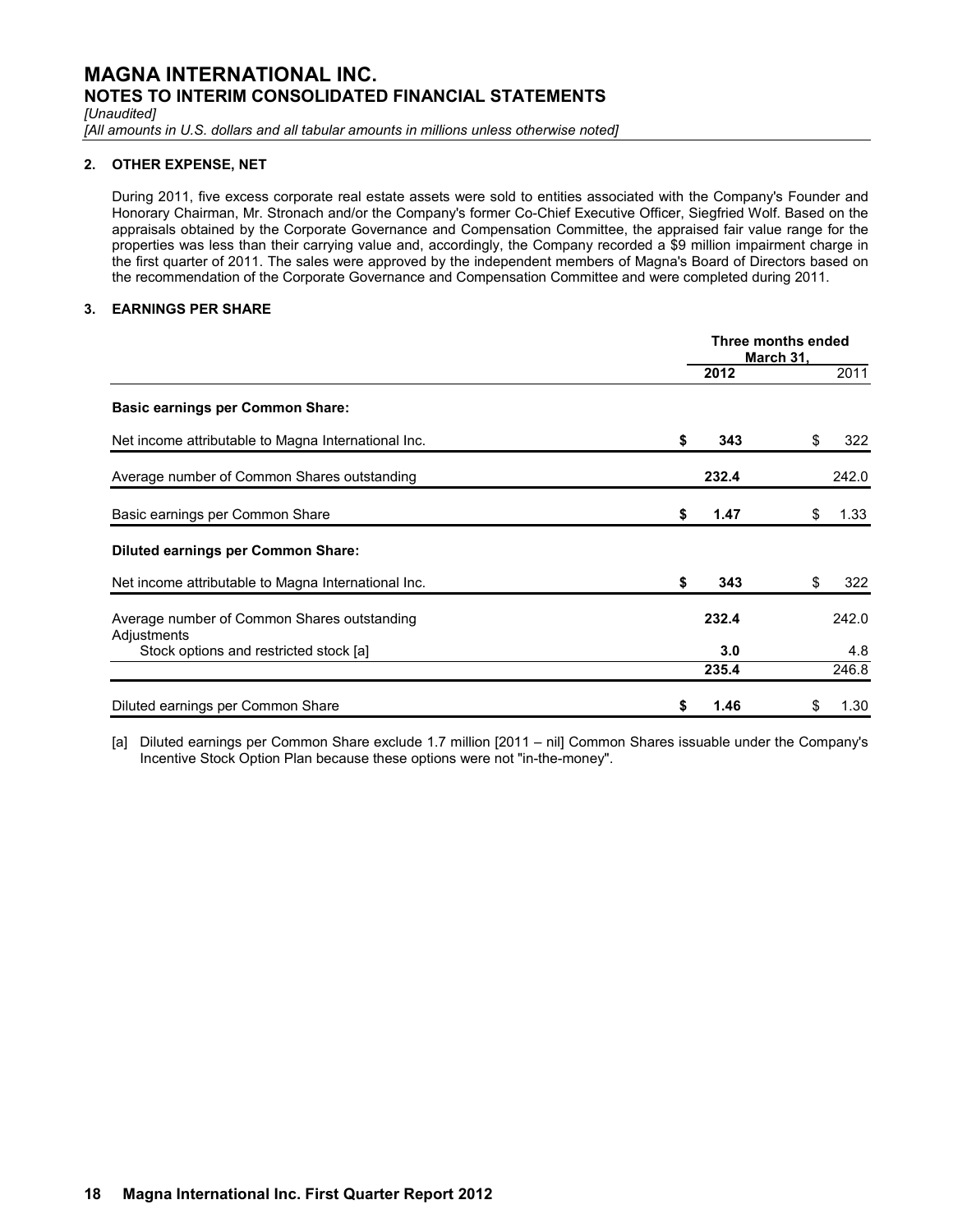*[Unaudited]*

*[All amounts in U.S. dollars and all tabular amounts in millions unless otherwise noted]*

### **4. DETAILS OF CASH FROM OPERATING ACTIVITIES**

[a] Cash and cash equivalents:

|                                                                      | March 31,<br>2012 | December 31, | 2011       |
|----------------------------------------------------------------------|-------------------|--------------|------------|
| Bank term deposits, bankers acceptances and government paper<br>Cash | 1.065<br>200      |              | 968<br>357 |
|                                                                      | \$1.265           |              | 1,325      |

### [b] Items not involving current cash flows:

|                                                             | Three months ended<br>March 31. |      |  |      |  |
|-------------------------------------------------------------|---------------------------------|------|--|------|--|
|                                                             |                                 | 2012 |  | 2011 |  |
| Depreciation and amortization                               |                                 | 171  |  | 165  |  |
| Other non-cash charges                                      |                                 | 19   |  | 30   |  |
| Amortization of other assets included in cost of goods sold |                                 | 25   |  | 17   |  |
| Amortization of employee wage buydown                       |                                 |      |  | 3    |  |
| Deferred income taxes and non-cash portion of current taxes |                                 |      |  | (5)  |  |
| Equity income                                               |                                 | (32) |  | (36) |  |
|                                                             |                                 | 190  |  | 174  |  |

[c] Changes in non-cash operating assets and liabilities:

|                                 | Three months ended<br>March 31. |           |  |  |
|---------------------------------|---------------------------------|-----------|--|--|
|                                 | 2012                            | 2011      |  |  |
| Accounts receivable             | \$<br>(751)                     | \$(1,151) |  |  |
| Inventories                     | (154)                           | (62)      |  |  |
| Prepaid expenses and other      |                                 | (14)      |  |  |
| Accounts payable                | 429                             | 447       |  |  |
| Accrued salaries and wages      | 73                              | 70        |  |  |
| Other accrued liabilities       | 118                             | 138       |  |  |
| Income taxes receivable/payable | (16)                            | (32)      |  |  |
| Deferred revenue                | (2)                             | (4)       |  |  |
|                                 | (302)                           | (608)     |  |  |

### **5. ACQUISITIONS**

In January 2012, the Company acquired BDW technologies group, a structural casting supplier of aluminium components, which has operations in Germany, Poland and Hungary. The acquired business has sales primarily to Volkswagen, Audi, Porsche, Mercedes-Benz, Ferrari and ZF.

The total consideration for this and other small acquisitions was \$182 million, consisting of \$42 million paid in cash [net of cash acquired] and \$140 million of assumed debt.

The purchase price allocations for these acquisitions are preliminary and adjustments to the allocations may occur as a result of obtaining more information regarding asset valuations.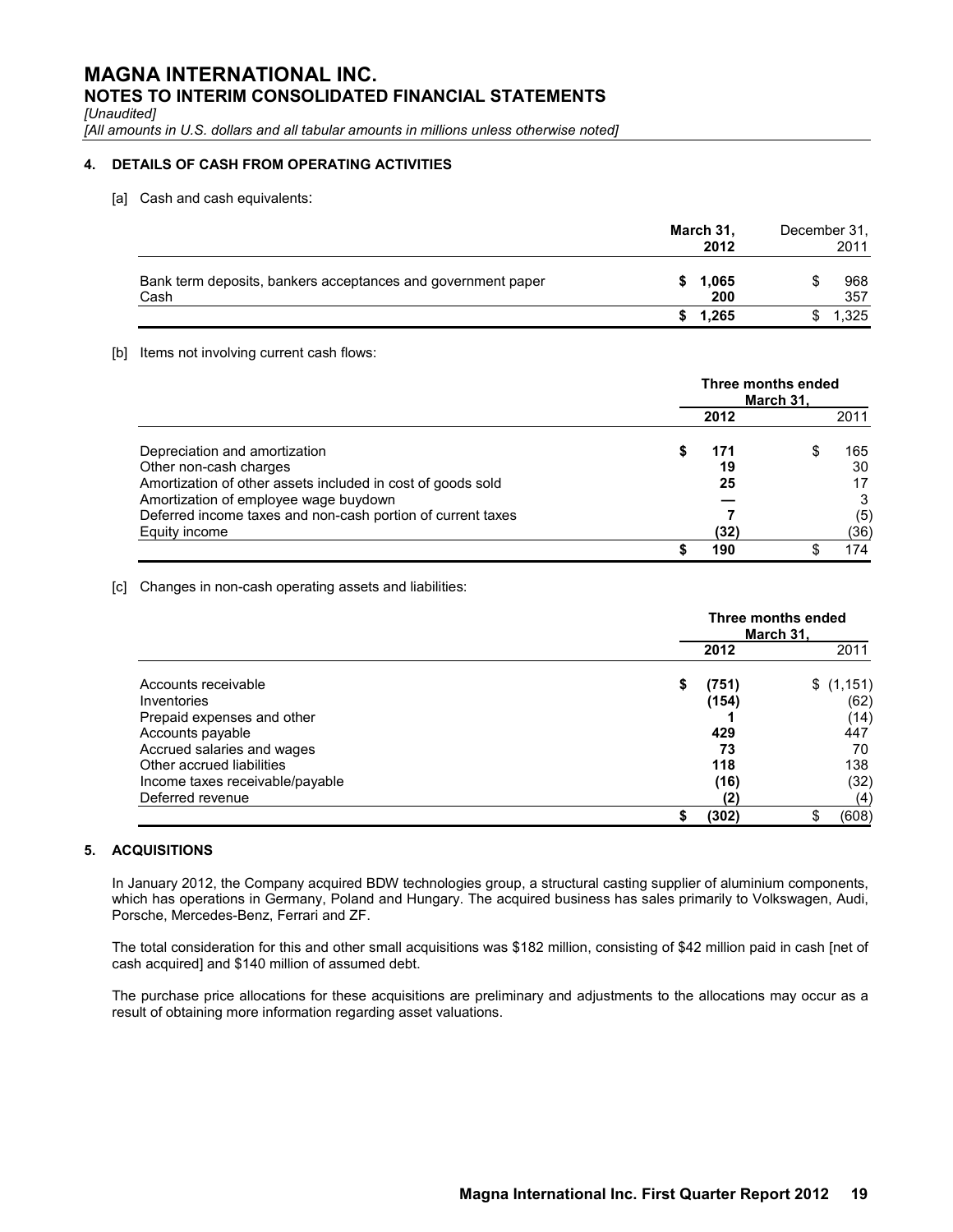*[Unaudited]*

[All amounts in U.S. dollars and all tabular amounts in millions unless otherwise noted]

### **6. INVENTORIES**

Inventories consist of:

|                            | March 31,<br>2012 | December 31,<br>2011 |     |
|----------------------------|-------------------|----------------------|-----|
| Raw materials and supplies | 849               |                      | 800 |
| Work-in-process            | 274               |                      | 229 |
| Finished goods             | 268               |                      | 253 |
| Tooling and engineering    | 887               |                      | 763 |
|                            | 2,278<br>S.       | 2.045                |     |

Tooling and engineering inventory represents costs incurred on tooling and engineering services contracts in excess of billed and unbilled amounts included in accounts receivable.

### **7. OTHER ASSETS**

Other assets consist of:

|                                                                 | March 31,<br>2012 | December 31, | 2011 |
|-----------------------------------------------------------------|-------------------|--------------|------|
| Preproduction costs related to long-term supply agreements with |                   |              |      |
| contractual guarantee for reimbursement                         | 312               |              | 301  |
| Long-term receivables                                           | 138               |              | 176  |
| Patents and licences, net                                       | 27                |              | 30   |
| Unrealized gain on cash flow hedges                             | 28                |              | 15   |
| Other, net                                                      | 71                |              | 72   |
|                                                                 | 576               |              | 594  |

### **8. WARRANTY**

The following is a continuity of the Company's warranty accruals:

|                                                             | 2012            | 2011            |
|-------------------------------------------------------------|-----------------|-----------------|
| Balance, beginning of period<br>Expense, net<br>Settlements | 76<br>10<br>(5) | 68<br>10<br>(9) |
| Foreign exchange and other                                  |                 | 4               |
| Balance, March 31                                           | 83              | 73              |

### **9. LONG-TERM EMPLOYEE BENEFIT LIABILITIES**

The Company recorded long-term employee benefit liabilities as follows:

|                                           |      | Three months ended<br>March 31, |      |
|-------------------------------------------|------|---------------------------------|------|
|                                           | 2012 |                                 | 2011 |
| Defined benefit pension plans and other   |      |                                 |      |
| Termination and long service arrangements |      |                                 |      |
|                                           | 10   |                                 | 12   |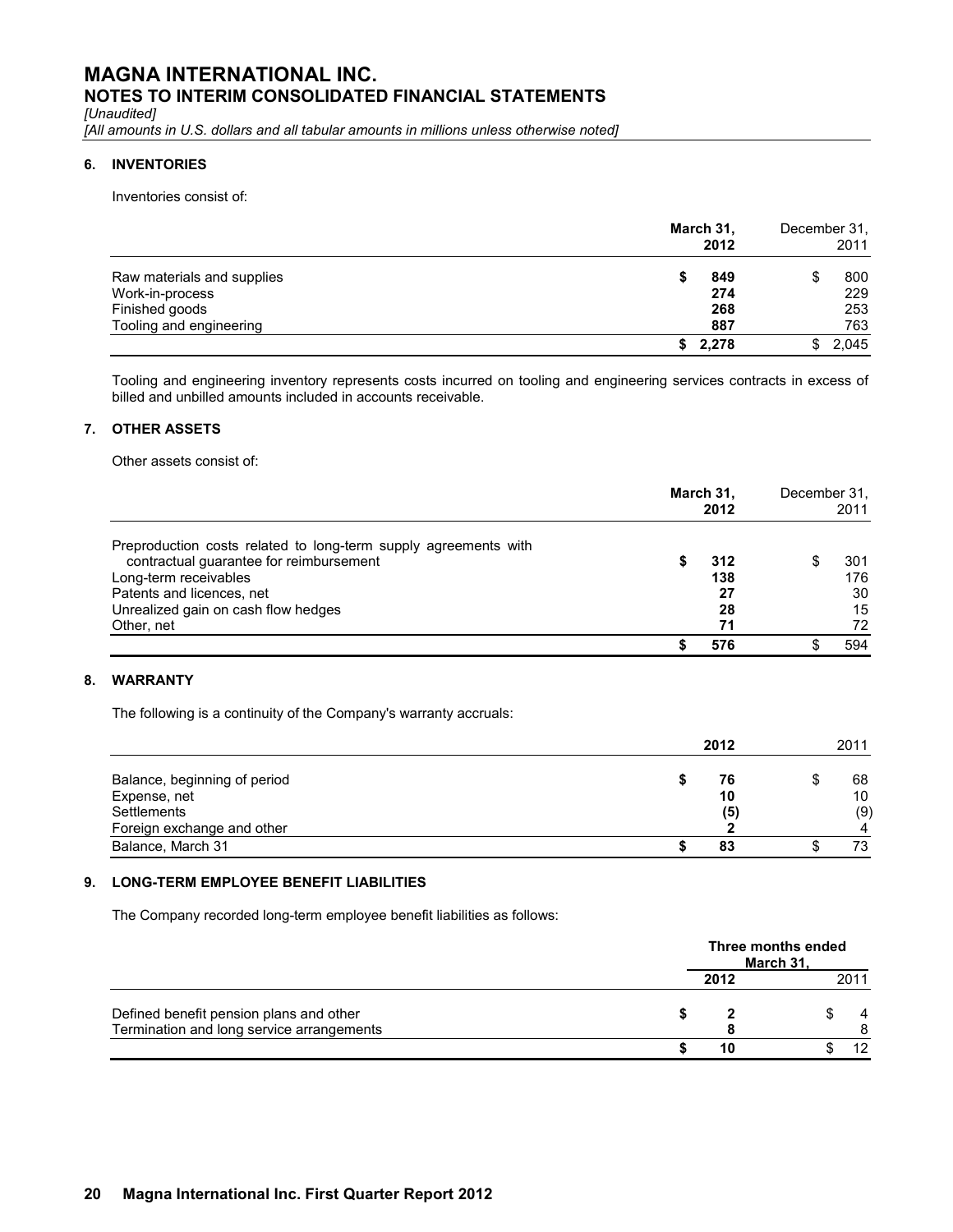*[Unaudited]*

[All amounts in U.S. dollars and all tabular amounts in millions unless otherwise noted]

### **10. OTHER LONG-TERM LIABILITIES**

Other long-term liabilities consist of:

|                                           | March 31, | 2012 | December 31, | 2011 |
|-------------------------------------------|-----------|------|--------------|------|
| Long-term portion of income taxes payable |           | 146  |              | 119  |
| Asset retirement obligation               |           | 37   |              | 36   |
| Long-term portion of fair value of hedges |           | 16   |              | 41   |
| Deferred revenue                          |           | 9    |              | 11   |
|                                           |           | 208  |              | 207  |

### **11. STOCK-BASED COMPENSATION**

### **[a] Incentive Stock Option Plan**

The following is a continuity schedule of options outstanding [number of options in the table below are expressed in whole numbers]:

|                                | 2012                        |                          |                                            |                      | 2011                             |                                     |
|--------------------------------|-----------------------------|--------------------------|--------------------------------------------|----------------------|----------------------------------|-------------------------------------|
|                                | <b>Options outstanding</b>  |                          |                                            | Options outstanding  |                                  |                                     |
|                                | <b>Number</b><br>of options | <b>Exercise</b><br>price | <b>Number</b><br>of options<br>exercisable | Number<br>of options | Exercise<br>price <sup>(i)</sup> | Number<br>of options<br>exercisable |
| Beginning of period<br>Granted | 6,867,367<br>1,341,500      | 31.54<br>48.22           | 2,066,700                                  | 11,142,450           | 34.22                            | 3,362,116                           |
| Exercised                      | (321,454)                   | 25.83                    | (321,454)                                  | (1,079,779)          | 44.94                            | (1,079,779)                         |
| Cancelled                      |                             |                          |                                            |                      |                                  |                                     |
| Vested                         |                             |                          | 2,366,667                                  |                      |                                  | 2,400,001                           |
| March 31                       | 7,887,413                   | 34.61                    | 4,111,913                                  | 10,062,671           | 33.07                            | 4,682,338                           |

*(i) The exercise price noted above represents the weighted average exercise price in Canadian dollars.*

The weighted average assumptions used in measuring the fair value of stock options granted and/or modified and the compensation expense recorded in selling, general and administrative expenses are as follows:

|                                                                                 | Three months ended<br>March 31, |      |  |
|---------------------------------------------------------------------------------|---------------------------------|------|--|
|                                                                                 | 2012                            | 2011 |  |
| Risk free interest rate                                                         | 2.23%                           |      |  |
| Expected dividend yield                                                         | $2.00\%$                        |      |  |
| <b>Expected volatility</b>                                                      | 43%                             |      |  |
| Expected time until exercise                                                    | 4.5 years                       |      |  |
| Weighted average fair value of options<br>granted or modified in period [Cdn\$] | 15.49                           |      |  |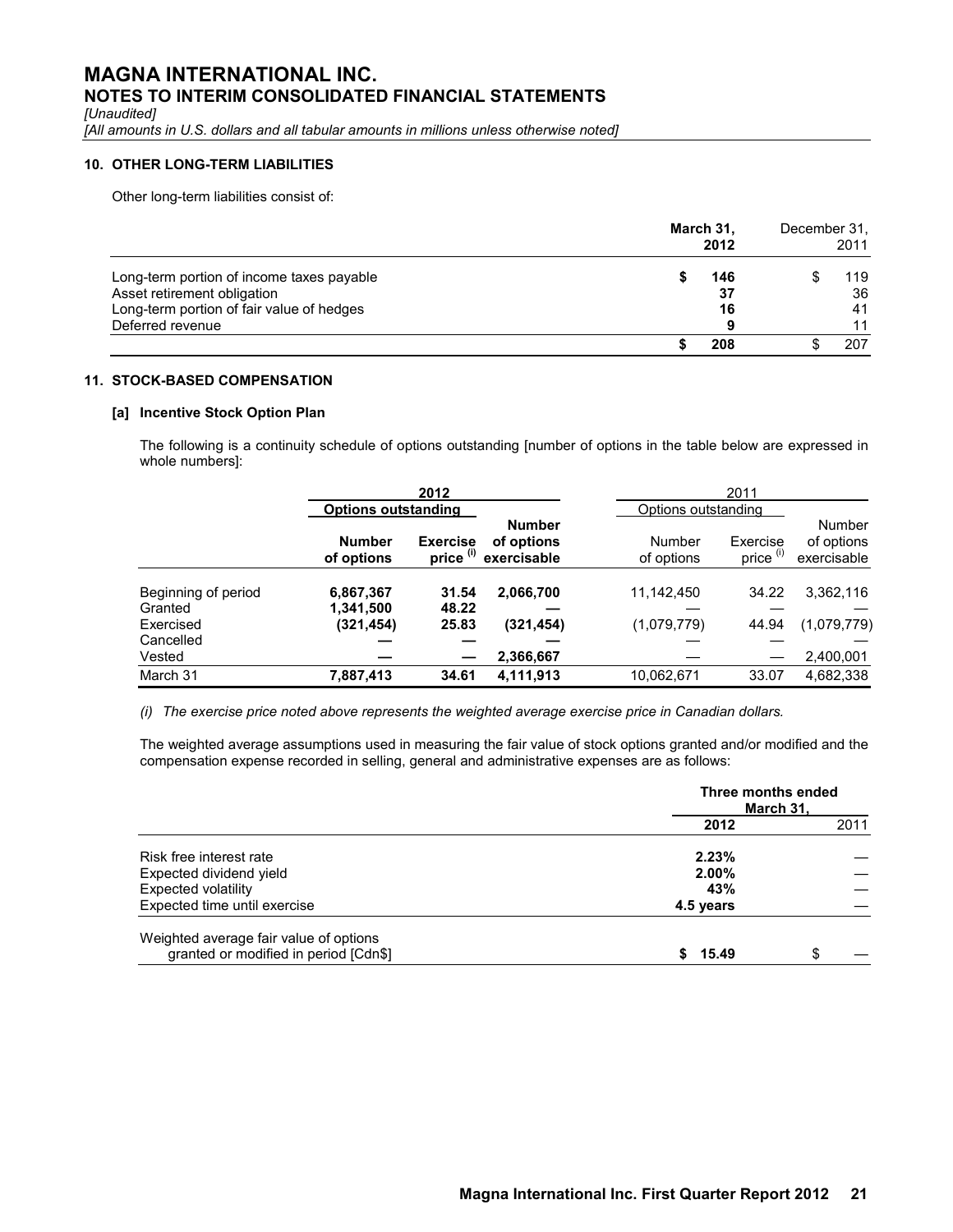*[Unaudited]*

*[All amounts in U.S. dollars and all tabular amounts in millions unless otherwise noted]* 

### **11. STOCK-BASED COMPENSATION (CONTINUED)**

### **[b] Long-term retention program**

The following is a continuity of the stock that has not been released to the executives and is reflected as a reduction in the stated value of the Company's Common Shares [number of Common Shares in the table below are expressed in whole numbers]:

|                                                                              | 2012                       |                        |           | 2011                   |  |                     |  |                 |
|------------------------------------------------------------------------------|----------------------------|------------------------|-----------|------------------------|--|---------------------|--|-----------------|
|                                                                              | <b>Number</b><br>Of shares | <b>Stated</b><br>value |           |                        |  | Number<br>of Shares |  | Stated<br>value |
| Awarded and not released, beginning of period<br>Release of restricted stock | 1,026,304<br>(143, 316)    |                        | 35<br>(5) | 1,182,736<br>(156,432) |  | 40<br>(5)           |  |                 |
| Awarded and not released, March 31                                           | 882.988                    |                        | 30        | 1.026.304              |  | 35                  |  |                 |

### **[c] Restricted stock unit program**

The following is a continuity schedule of restricted stock unit programs outstanding [number of stock units in the table below are expressed in whole numbers]:

|                                 | 2012                             |             |             |         |             |             | 2011        |         |
|---------------------------------|----------------------------------|-------------|-------------|---------|-------------|-------------|-------------|---------|
|                                 | Liability<br>Equity              |             | Liability   |         | Equity      | Liability   | Liability   |         |
|                                 | classified classified classified |             |             |         | classified  | classified  | classified  |         |
|                                 | <b>RSUs</b>                      | <b>RSUs</b> | <b>DSUs</b> | Total   | <b>RSUs</b> | <b>RSUs</b> | <b>DSUs</b> | Total   |
| Balance, beginning<br>of period | 217.337                          | 28.765      | 205.065     | 451.167 | 20.940      | 34.847      | 174.751     | 230,538 |
| Granted                         | 89.290                           | 15.814      | 6.076       | 111.180 |             | 3.150       | 4.955       | 8.105   |
| Dividend equivalents            |                                  | 300         | 1.201       | 1,501   |             | 197         | 882         | 1,079   |
| March 31                        | 306.627                          | 44.879      | 212.342     | 563.848 | 20.940      | 38.194      | 180.588     | 239.722 |

### **[d] Compensation expense related to Stock-based compensation**

Stock-based compensation expense recorded in selling, general and administrative expenses related to the above programs is as follows:

|                                                     |      | Three months ended<br>March 31, |      |
|-----------------------------------------------------|------|---------------------------------|------|
|                                                     | 2012 |                                 | 2011 |
| Incentive Stock Option Plan                         | 4    |                                 |      |
| Long-term retention                                 |      |                                 |      |
| Restricted stock unit                               |      |                                 |      |
|                                                     |      |                                 | 9    |
| Fair value adjustment for liability classified DSUs |      |                                 | (1)  |
| Total stock-based compensation expense              | 12   |                                 | 8    |

### **12. COMMON SHARES**

The following table presents the maximum number of shares that would be outstanding if all the dilutive instruments outstanding at May 9, 2012 were exercised or converted:

| Common Shares                | 233,466,134   |
|------------------------------|---------------|
| Stock options <sup>(i)</sup> | 7.872.413     |
|                              | 240, 137, 159 |

*(i) Options to purchase Common Shares are exercisable by the holder in accordance with the vesting provisions and upon payment of the exercise price as may be determined from time to time pursuant to the Company's stock option plans.*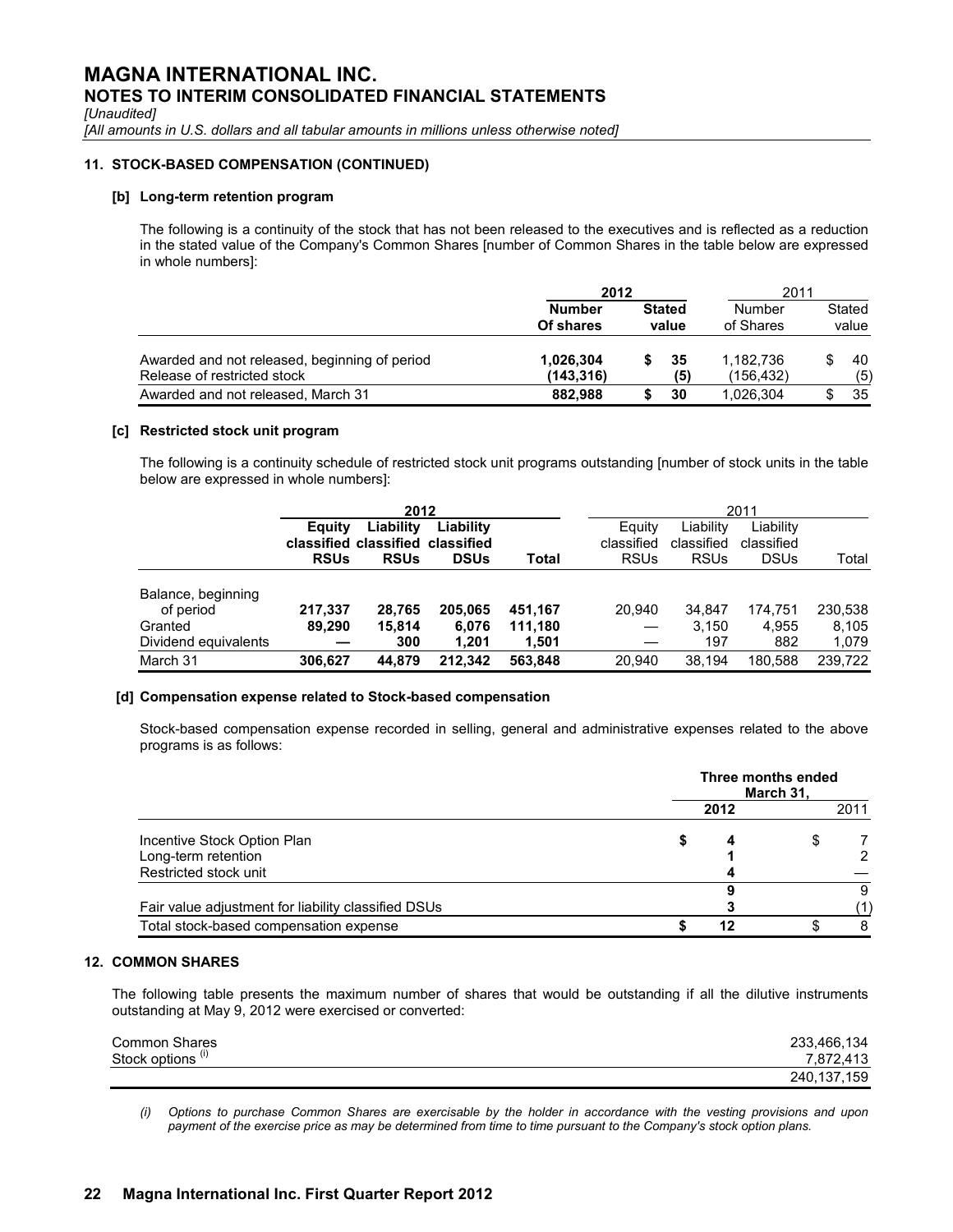*[Unaudited]*

*[All amounts in U.S. dollars and all tabular amounts in millions unless otherwise noted]* 

### **13. ACCUMULATED OTHER COMPREHENSIVE INCOME**

The following is a continuity schedule of accumulated other comprehensive income:

|                                                                                                                                                                                                      | 2012                    | 2011                   |
|------------------------------------------------------------------------------------------------------------------------------------------------------------------------------------------------------|-------------------------|------------------------|
| Accumulated net unrealized gain on translation of net investment in foreign operations<br>Balance, beginning of period<br>Net unrealized gain on translation of net investment in foreign operations | \$<br>547<br>98         | \$<br>744<br>235       |
| Repurchase of shares under normal course issuer bid<br>Balance, March 31                                                                                                                             | 645                     | (9)<br>970             |
|                                                                                                                                                                                                      |                         |                        |
| Accumulated net unrealized gain on cash flow hedges <sup>(i)</sup>                                                                                                                                   |                         |                        |
| Balance, beginning of period                                                                                                                                                                         | (23)                    | 55                     |
| Net unrealized gain on cash flow hedges                                                                                                                                                              | 51                      | 25                     |
| Reclassifications of net loss (gain) on cash flow hedges to net income                                                                                                                               | 3                       | (7)                    |
| Balance, March 31                                                                                                                                                                                    | 31                      | 73                     |
| Accumulated net unrealized gain on available-for-sale investments                                                                                                                                    |                         |                        |
| Balance, beginning of period                                                                                                                                                                         | 5                       | 11                     |
| Net unrealized loss on investments                                                                                                                                                                   | (3)                     | (3)                    |
| Balance, March 31                                                                                                                                                                                    | $\mathbf{2}$            | 8                      |
| Accumulated net unrealized loss on other long-term liabilities (ii)<br>Balance, beginning of period<br>Net unrealized gain on other long-term liabilities                                            | (107)                   | (58)                   |
| Balance, March 31                                                                                                                                                                                    | (107)                   | (57)                   |
| Total accumulated other comprehensive income                                                                                                                                                         | \$<br>571               | \$<br>994              |
| The amount of income tax obligation that has been netted in the accumulated net unrealized gain on cash flow hedges is as<br>(i)<br>follows:                                                         | 2012                    | 2011                   |
|                                                                                                                                                                                                      |                         |                        |
| Balance, beginning of period<br>Net unrealized gain<br>Reclassifications of net (loss) gain on cash flow hedges to net income                                                                        | \$<br>12<br>(21)<br>(1) | \$<br>(15)<br>(8)<br>3 |
| Balance, March 31                                                                                                                                                                                    | \$<br>(10)              | \$<br>(20)             |
| The amount of income tax benefit that has been netted in the accumulated net unrealized loss on other long-term liabilities is<br>(ii)<br>as follows:                                                |                         |                        |
|                                                                                                                                                                                                      | 2012                    | 2011                   |

| Balance, beginning of period<br>Net unrealized loss | 24 |  |
|-----------------------------------------------------|----|--|
| Balance, March 31                                   | 24 |  |

The amount of other comprehensive income that is expected to be reclassified to net income over the next 12 months is \$18 million [net of income taxes of \$8 million].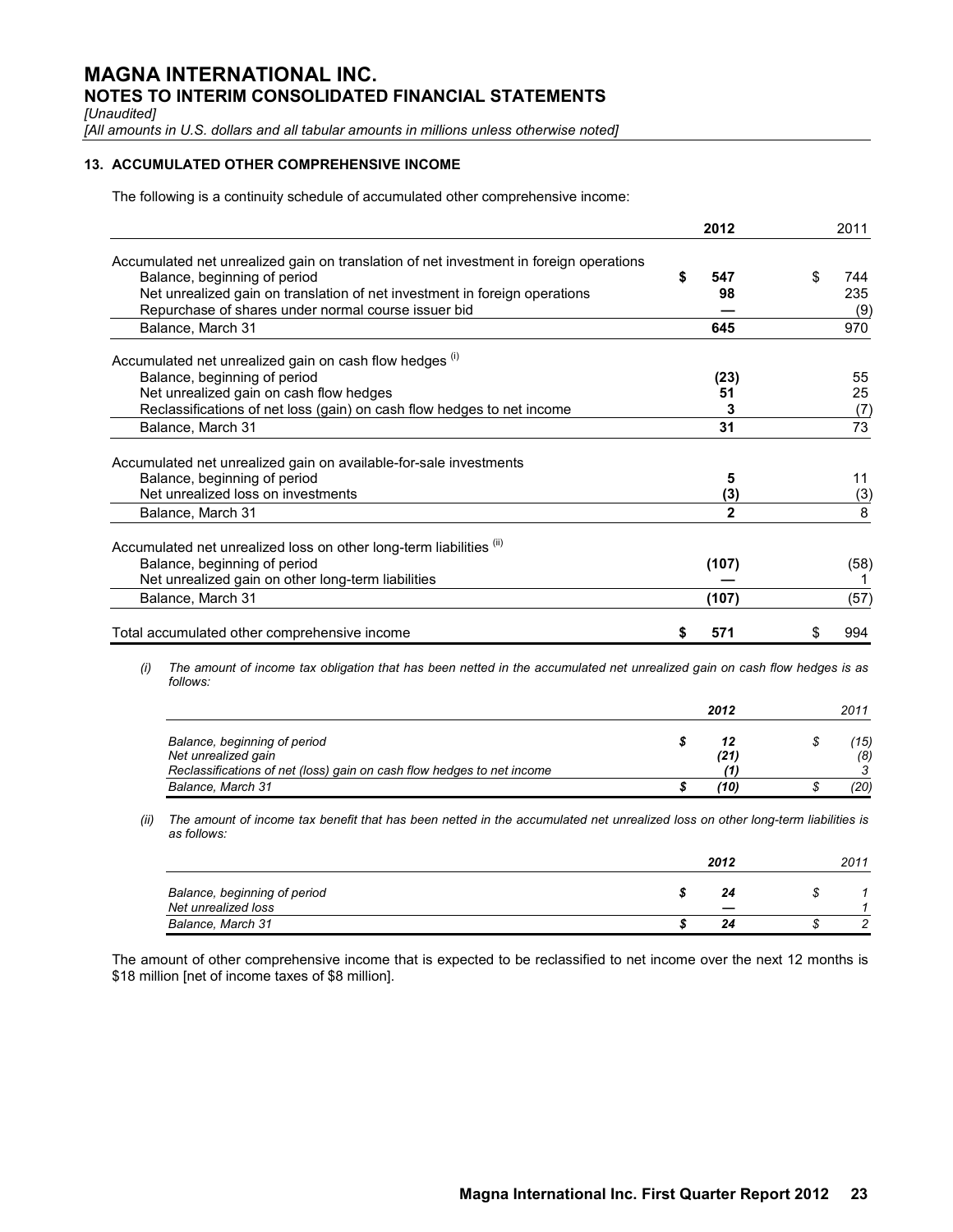*[Unaudited]*

[All amounts in U.S. dollars and all tabular amounts in millions unless otherwise noted]

### **14. FINANCIAL INSTRUMENTS**

[a] The Company's financial assets and financial liabilities consist of the following:

|                                                                                                                                                                                                  | March 31,<br>2012              | December 31.<br>2011 |                          |  |
|--------------------------------------------------------------------------------------------------------------------------------------------------------------------------------------------------|--------------------------------|----------------------|--------------------------|--|
| Held for trading<br>Cash and cash equivalents<br>Investment in ABCP                                                                                                                              | \$<br>1,265<br>84              | \$                   | 1,325<br>82              |  |
|                                                                                                                                                                                                  | \$<br>1,349                    | \$                   | 1,407                    |  |
| Held to maturity investments<br>Severance investments                                                                                                                                            | \$<br>5                        | \$                   | 5                        |  |
| Available-for-sale<br><b>Equity investments</b>                                                                                                                                                  | \$<br>10                       | \$                   | 12                       |  |
| Loans and receivables<br>Accounts receivable<br>Long-term receivables included in other assets                                                                                                   | \$<br>5,300<br>138             | \$                   | 4,398<br>176             |  |
|                                                                                                                                                                                                  | \$<br>5,438                    | \$                   | 4,574                    |  |
| Other financial liabilities<br><b>Bank indebtedness</b><br>Long-term debt (including portion due within one year)<br>Accounts payable                                                            | \$<br>147<br>234<br>4,549      | \$                   | 162<br>71<br>3,961       |  |
|                                                                                                                                                                                                  | \$<br>4,930                    | $\frac{2}{3}$        | 4,194                    |  |
| Derivatives designated as effective hedges, measured at fair value<br>Foreign currency contracts<br>Prepaid expenses<br>Other assets<br>Other accrued liabilities<br>Other long-term liabilities | \$<br>38<br>28<br>(11)<br>(13) | \$                   | 21<br>15<br>(31)<br>(38) |  |
| Natural gas contracts                                                                                                                                                                            | 42                             |                      | (33)                     |  |
| Prepaid expenses<br>Other accrued liabilities<br>Other long-term liabilities                                                                                                                     | 1<br>(4)<br>(3)                |                      | (6)<br>(3)               |  |
|                                                                                                                                                                                                  | \$<br>(6)<br>36                | \$                   | (9)<br>(42)              |  |

### **[b] Fair value**

The Company determined the estimated fair values of its financial instruments based on valuation methodologies it believes are appropriate; however, considerable judgment is required to develop these estimates. Accordingly, these estimated fair values are not necessarily indicative of the amounts the Company could realize in a current market exchange. The estimated fair value amounts can be materially affected by the use of different assumptions or methodologies. The methods and assumptions used to estimate the fair value of financial instruments are described below:

*Cash and cash equivalents, accounts receivable, bank indebtedness and accounts payable.*

Due to the short period to maturity of the instruments, the carrying values as presented in the consolidated balance sheets are reasonable estimates of fair values.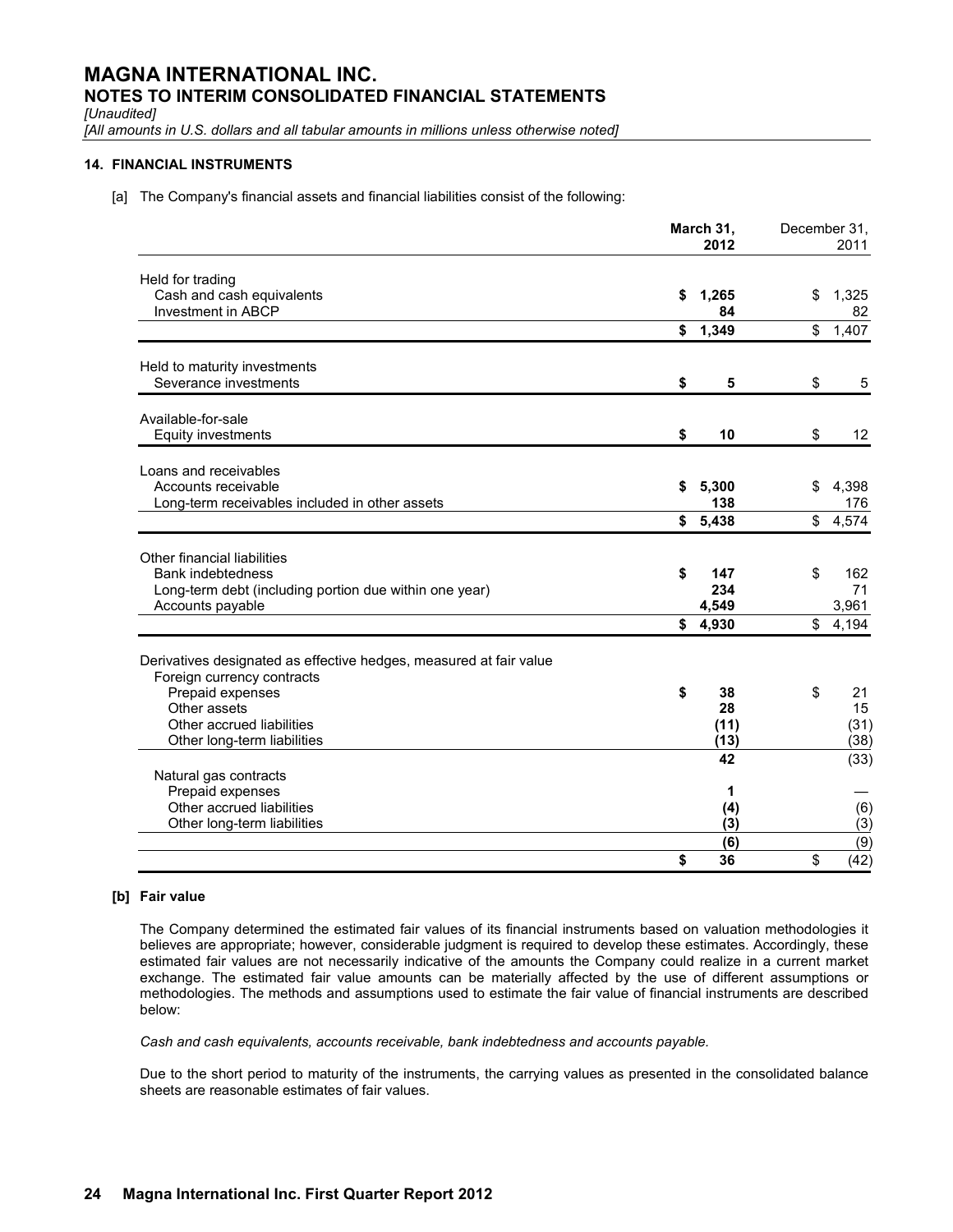*[Unaudited]*

*[All amounts in U.S. dollars and all tabular amounts in millions unless otherwise noted]* 

### **14. FINANCIAL INSTRUMENTS (CONTINUED)**

### *Investments*

At March 31, 2012, the Company held Canadian third party asset-backed commercial paper ["ABCP"] with a face value of Cdn\$125 million [December 31, 2011 - Cdn\$125 million]. The carrying value and estimated fair value of this investment was Cdn\$84 million [December 31, 2011 - Cdn\$84 million]. As fair value information is not readily determinable for the Company's investment in ABCP, the fair value was based on a valuation technique estimating the fair value from the perspective of a market participant.

At March 31, 2012, the Company held available-for-sale investments in publicly traded companies. The carrying value and fair value of these investments was \$10 million, which was based on the closing share price of the investments on March 31, 2012.

#### *Term debt*

The Company's term debt includes \$147 million due within one year. Due to the short period to maturity of this debt, the carrying value as presented in the consolidated balance sheet is a reasonable estimate of its fair value.

### **[c] Credit risk**

The Company's financial assets that are exposed to credit risk consist primarily of cash and cash equivalents, accounts receivable, long-term receivables, held to maturity investments, and foreign exchange forward contracts with positive fair values.

The Company's held for trading investments include an investment in ABCP. Given the continuing uncertainties regarding the value of the underlying assets, the amount and timing over cash flows and the risk of collateral calls in the event that spreads widened considerably, the Company could be exposed to further losses on its investment.

Cash and cash equivalents, which consist of short-term investments, are only invested in governments, bank term deposits and bank commercial paper with an investment grade credit rating. Credit risk is further reduced by limiting the amount which is invested in certain governments or any major financial institution.

The Company is also exposed to credit risk from the potential default by any of its counterparties on its derivative instruments. The Company mitigates this credit risk by dealing with counterparties who are major financial institutions that the Company anticipates will satisfy their obligations under the contracts.

In the normal course of business, the Company is exposed to credit risk from its customers, substantially all of which are in the automotive industry and are subject to credit risks associated with the automotive industry. For the threemonth period ended March 31, 2012, sales to the Company's six largest customers represented 82% of the Company's total sales and substantially all of its sales are to customers in which the Company has ongoing contractual relationships.

### **[d] Currency risk**

The Company is exposed to fluctuations in foreign exchange rates when manufacturing facilities have committed to the delivery of products for which the selling price has been quoted in currencies other than the facilities' functional currency, or when materials and equipment are purchased in currencies other than the facilities' functional currency. In an effort to manage this net foreign exchange exposure, the Company employs hedging programs, primarily through the use of foreign exchange forward contracts.

As at March 31, 2012, the net foreign exchange exposure was not material.

#### **[e] Interest rate risk**

The Company is not exposed to significant interest rate risk due to the short-term maturity of its monetary current assets and current liabilities. In particular, the amount of interest income earned on the Company's cash and cash equivalents is impacted more by the investment decisions made and the demands to have available cash on hand, than by movements in the interest rates over a given period.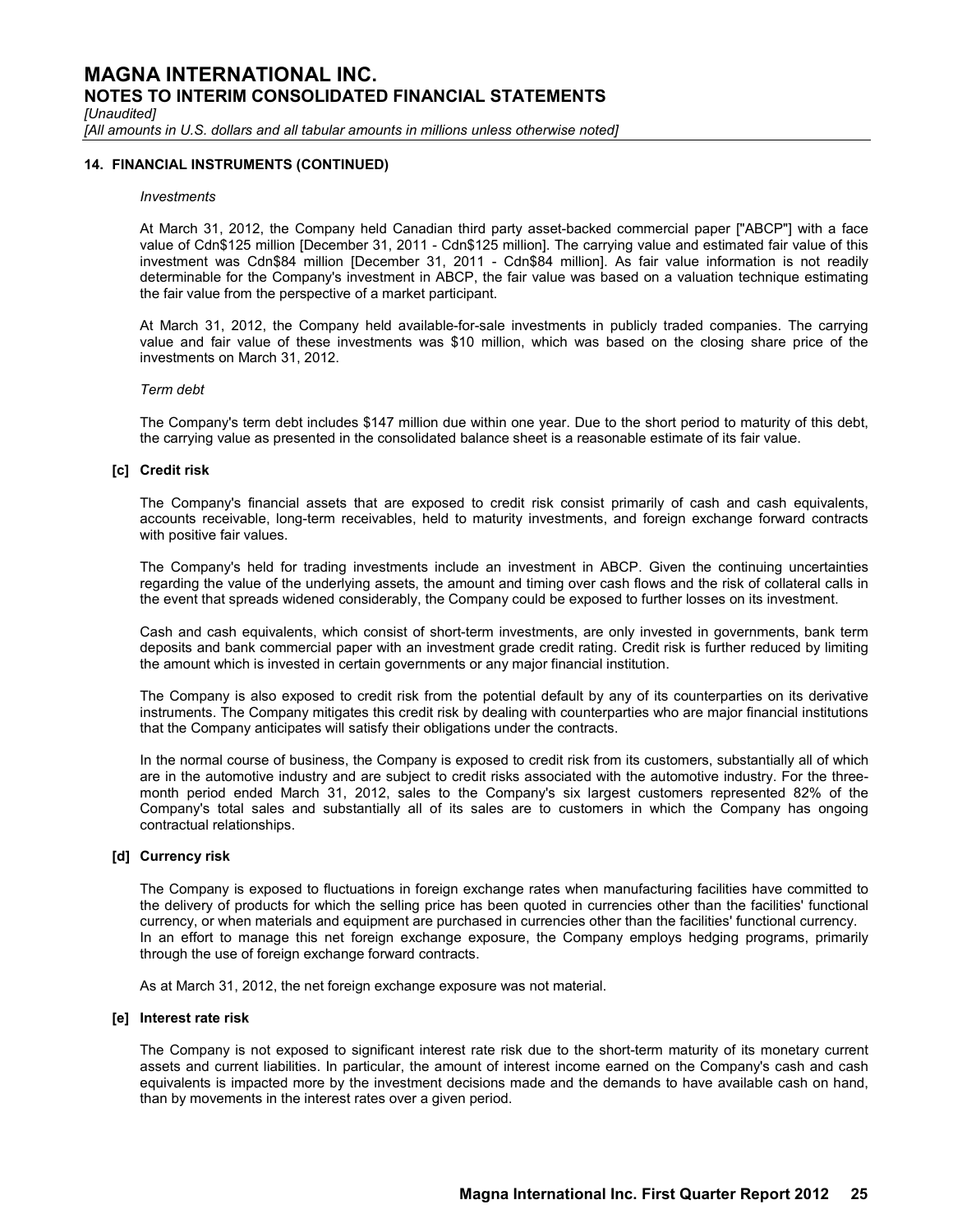*[Unaudited]*

*[All amounts in U.S. dollars and all tabular amounts in millions unless otherwise noted]* 

### **14. FINANCIAL INSTRUMENTS (CONTINUED)**

In addition, the Company is not exposed to interest rate risk on its term debt instruments as the interest rates on these instruments are fixed.

### **[f] Foreign Exchange Contracts**

The Company operates globally, which gives rise to a risk that its earnings and cash flows may be adversely impacted by fluctuations in foreign exchange rates. However, as a result of hedging programs employed, foreign currency transactions in any given period may not be fully impacted by movements in exchange rates.

In particular, the Company uses foreign exchange forward contracts for the sole purpose of hedging certain of the Company's future committed Canadian dollar, U.S. dollar and euro outflows and inflows. All derivative instruments, including foreign exchange contracts, are recorded on the interim consolidated balance sheets at fair value. To the extent that cash flow hedges are effective, the change in their fair value is recorded in other comprehensive income; any ineffective portion is recorded in net income. Amounts accumulated in other comprehensive income are reclassified to net income in the period in which the hedged item affects net income.

At March 31, 2012, the Company had outstanding foreign exchange forward contracts representing commitments to buy and sell various foreign currencies. Significant commitments are as follows:

|                      | <b>Buys</b> | Sells |
|----------------------|-------------|-------|
| For Canadian dollars |             |       |
| U.S. amount          | 292         | 692   |
| euro amount          | 54          | 9     |
| For U.S. dollars     |             |       |
| Peso amount          | 4,821       | 237   |
| For euros            |             |       |
| U.S. amount          | 57          | 128   |
| GBP amount           | 129         | 5     |
| Czech Koruna amount  | 4,130       | 53    |
| Polish Zlotys amount | 200         | 18    |

Forward contracts mature at various dates through 2016. Foreign currency exposures are reviewed quarterly.

### **15. CONTINGENCIES**

[a] In the ordinary course of business activities, the Company may be contingently liable for litigation and claims with customers, suppliers, former employees and other parties. In addition, the Company may be, or could become, liable to incur environmental remediation costs to bring environmental contamination levels back within acceptable legal limits. On an ongoing basis, the Company assesses the likelihood of any adverse judgments or outcomes to these matters as well as potential ranges of probable costs and losses.

A determination of the provision required, if any, for these contingencies is made after analysis of each individual issue. The required provision may change in the future due to new developments in each matter or changes in approach such as a change in settlement strategy in dealing with these matters.

- [i] In November 1997, the Company and two of its subsidiaries were sued by KS Centoco Ltd., an Ontario-based steering wheel manufacturer in which the Company has a 23% equity interest, and by Centoco Holdings Limited, the owner of the remaining 77% equity interest in KS Centoco Ltd. In March 1999, the plaintiffs were granted leave to make substantial amendments to the original statement of claim in order to add several new defendants and claim additional remedies, and in February 2006, the plaintiffs further amended their claim to add an additional remedy. The amended statement of claim alleges, among other things:
	- breach of fiduciary duty by the Company and two of its subsidiaries;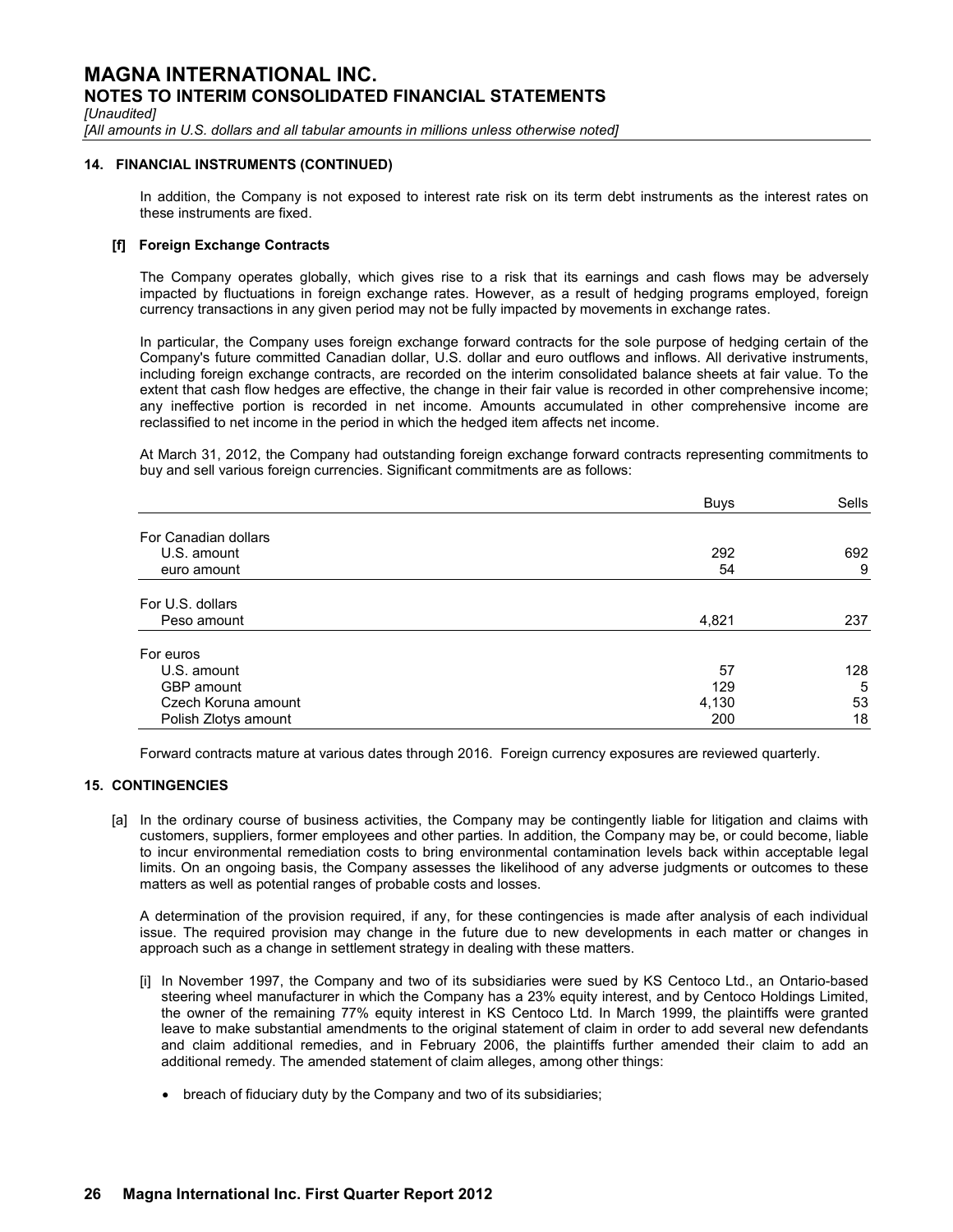*[Unaudited]*

*[All amounts in U.S. dollars and all tabular amounts in millions unless otherwise noted]* 

### **15. CONTINGENCIES (CONTINUED)**

- breach by the Company of its binding letter of intent with KS Centoco Ltd., including its covenant not to have any interest, directly or indirectly, in any entity that carries on the airbag business in North America, other than through MST Automotive Inc., a company to be 77% owned by Magna and 23% owned by Centoco Holdings Limited;
- the plaintiff's exclusive entitlement to certain airbag technologies in North America pursuant to an exclusive licence agreement, together with an accounting of all revenues and profits resulting from the alleged use by the Company, TRW Inc. ["TRW"] and other unrelated third party automotive supplier defendants of such technology in North America;
- a conspiracy by the Company, TRW and others to deprive KS Centoco Ltd. of the benefits of such airbag technology in North America and to cause Centoco Holdings Limited to sell to TRW its interest in KS Centoco Ltd. in conjunction with the Company's sale to TRW of its interest in MST Automotive GmbH and TEMIC Bayern-Chemie Airbag GmbH; and
- oppression by the defendants.

The plaintiffs are seeking, amongst other things, damages of approximately Cdn\$3.5 billion. Document production, completion of undertakings and examinations for discovery are substantially complete, although limited additional examinations for discovery may occur. The trial is not expected to commence until late 2013, at the earliest. The Company believes it has valid defences to the plaintiffs' claims and therefore intends to continue to vigorously defend this case. At this time, notwithstanding the amount of time which has transpired since the claim was filed, these legal proceedings remain at an early stage and, accordingly, it is not possible to predict their outcome.

- [b] During the fourth quarter of 2011, the Company announced that it is cooperating with the United States Department of Justice ["DOJ"] with respect to an ongoing antitrust investigation of the automobile tooling industry. In connection with such investigation, the DOJ has requested documents related to various tooling bids, including a tooling program for which a subsidiary within the Company's Cosma International operating unit acted as Tier 1 tooling supplier. The Company's policy is to comply with all applicable laws, including antitrust and competition laws, and it is fully cooperating with the DOJ.
- [c] In certain circumstances, the Company is at risk for warranty costs including product liability and recall costs. Due to the nature of the costs, the Company makes its best estimate of the expected future costs *[note 8]*; however, the ultimate amount of such costs could be materially different. The Company continues to experience increased customer pressure to assume greater warranty responsibility. Currently, under most customer agreements, the Company only accounts for existing or probable claims. Under certain complete vehicle engineering and assembly contracts, the Company records an estimate of future warranty-related costs based on the terms of the specific customer agreements, and the specific customer's warranty experience.

### **16. SEGMENTED INFORMATION**

Given the differences between the regions in which the Company operates, Magna's operations are segmented on a geographic basis between North America, Europe and Rest of World. Consistent with the above, the Company's internal financial reporting segments key internal operating performance measures between North America, Europe and Rest of World for purposes of presentation to the chief operating decision maker to assist in the assessment of operating performance, the allocation of resources, and the long-term strategic direction and future global growth of the Company.

The Company's chief operating decision maker uses Adjusted EBIT as the measure of segment profit or loss, since management believes Adjusted EBIT is the most appropriate measure of operational profitability or loss for its reporting segments. Adjusted EBIT represents income from operations before income taxes; interest expense (income), net; and other expense, net.

The accounting policies of each segment are the same as those set out under "Significant Accounting Policies" *[note 1]* and intersegment sales and transfers are accounted for at fair market value.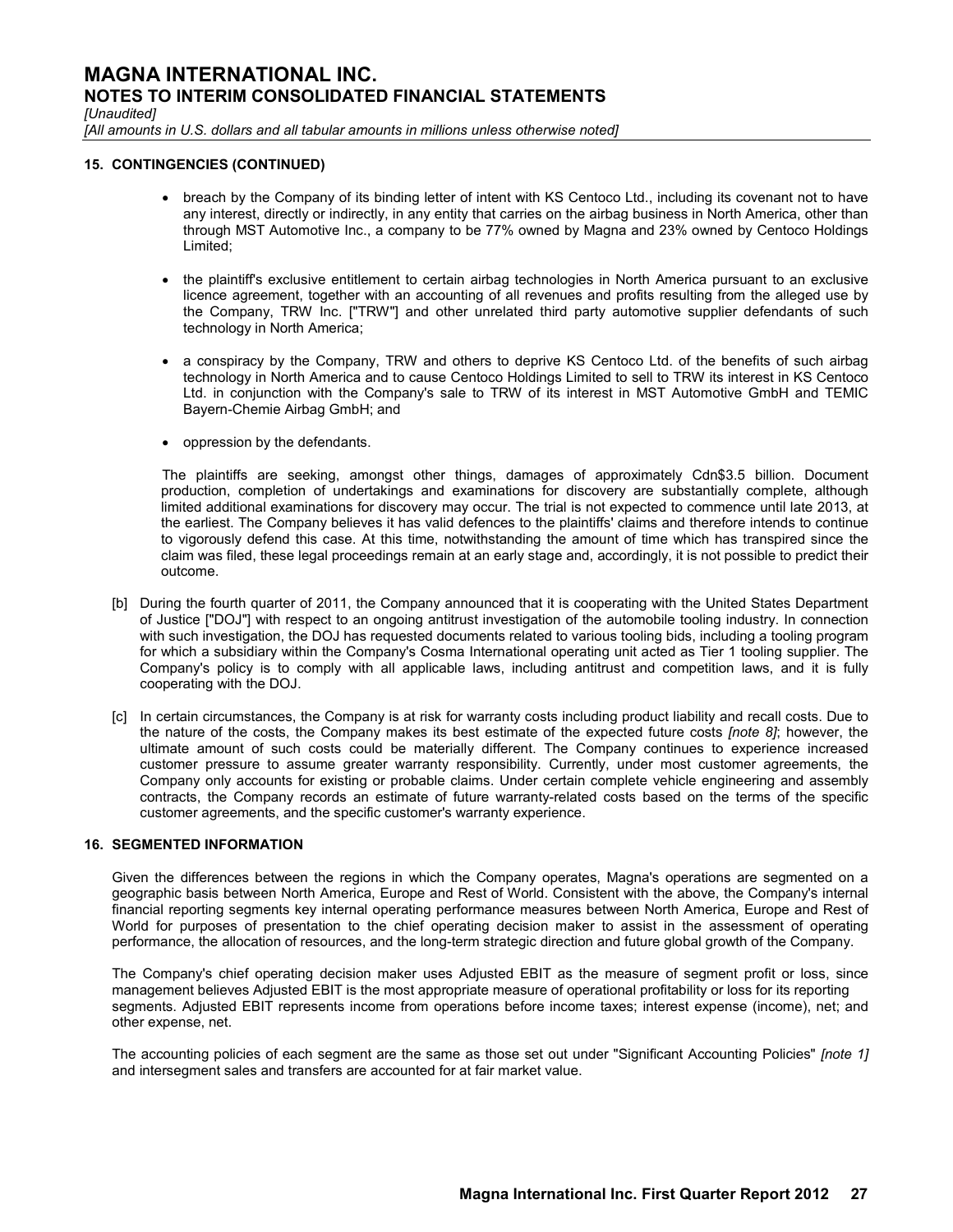*[Unaudited]*

[All amounts in U.S. dollars and all tabular amounts in millions unless otherwise noted]

### **16. SEGMENTED INFORMATION (CONTINUED)**

The following tables show segment information for the Company's reporting segments and a reconciliation of Adjusted EBIT to the Company's consolidated income from operations before income taxes.

|                                                                                      | Three months ended<br>March 31, 2012 |                              |    |                                   |    |                   |    | Three months ended<br>March 31, 2011 |                              |    |                     |                           |                         |    |                         |  |
|--------------------------------------------------------------------------------------|--------------------------------------|------------------------------|----|-----------------------------------|----|-------------------|----|--------------------------------------|------------------------------|----|---------------------|---------------------------|-------------------------|----|-------------------------|--|
|                                                                                      |                                      | Total<br>sales               |    | <b>External Adjusted</b><br>sales |    | <b>EBIT</b>       |    | <b>Fixed</b><br>assets.<br>net       | Total<br>sales               |    | External<br>sales   |                           | Adjusted<br><b>EBIT</b> |    | Fixed<br>assets.<br>net |  |
| <b>North America</b><br>Canada<br><b>United States</b>                               | \$                                   | 1,607<br>1.920               | S  | 1,498<br>1,798                    |    |                   | \$ | 582<br>807                           | \$<br>1,561<br>1.819         | \$ | 1,459<br>1,680      |                           |                         | \$ | 642<br>664              |  |
| Mexico<br>Eliminations                                                               |                                      | 834<br>(259)                 |    | 783                               |    |                   |    | 505                                  | 686<br>(273)                 |    | 636                 |                           |                         |    | 377                     |  |
| <b>Europe</b>                                                                        |                                      | 4,102                        |    | 4,079                             | \$ | 405               |    | 1,894                                | 3,793                        |    | 3,775               | \$                        | 384                     |    | 1,683                   |  |
| Euroland<br><b>Great Britain</b><br><b>Other European countries</b>                  |                                      | 2,498<br>267<br>471          |    | 2,456<br>265<br>432               |    |                   |    | 1,173<br>54<br>645                   | 2,515<br>218<br>409          |    | 2,474<br>219<br>378 |                           |                         |    | 1,047<br>59<br>502      |  |
| Eliminations<br><b>Rest of World</b><br>Corporate and Other <sup>(i)</sup>           |                                      | (48)<br>3,188<br>453<br>(77) |    | 3,153<br>428<br>6                 |    | 63<br>(9)<br>(15) |    | 1,872<br>528<br>269                  | (42)<br>3,100<br>356<br>(60) |    | 3,071<br>334<br>9   |                           | 29<br>14<br>(19)        |    | 1,608<br>215<br>342     |  |
| <b>Total reportable segments</b><br>Other expense, net<br>Interest (expense) income, |                                      | 7,666                        |    | 7,666                             |    | 444               |    | 4,563                                | 7,189                        |    | 7,189               |                           | 408<br>(9)              |    | 3,848                   |  |
| net<br>Current assets<br>Investments, goodwill,                                      | \$                                   | 7,666                        | \$ | 7,666                             | \$ | (5)<br>439        |    | 4,563<br>9,203                       | \$<br>7,189                  | \$ | 7,189               | $\boldsymbol{\mathsf{S}}$ | 1<br>400                |    | 3,848<br>8,615          |  |
| deferred tax assets and<br>other assets<br><b>Consolidated total assets</b>          |                                      |                              |    |                                   |    |                   |    | 2,293<br>\$16,059                    |                              |    |                     |                           |                         |    | 2,589<br>\$15,052       |  |

*(i) Corporate and other includes the Company's proportionate share of the net loss in the E-Car Systems partnership. For the three months ended March 31, 2012, the partnership recorded sales of \$21 million [2011 - \$16 million], EBIT loss of \$16 million [2011 - \$25 million] and had fixed assets of \$82 million [2011 - \$87 million].*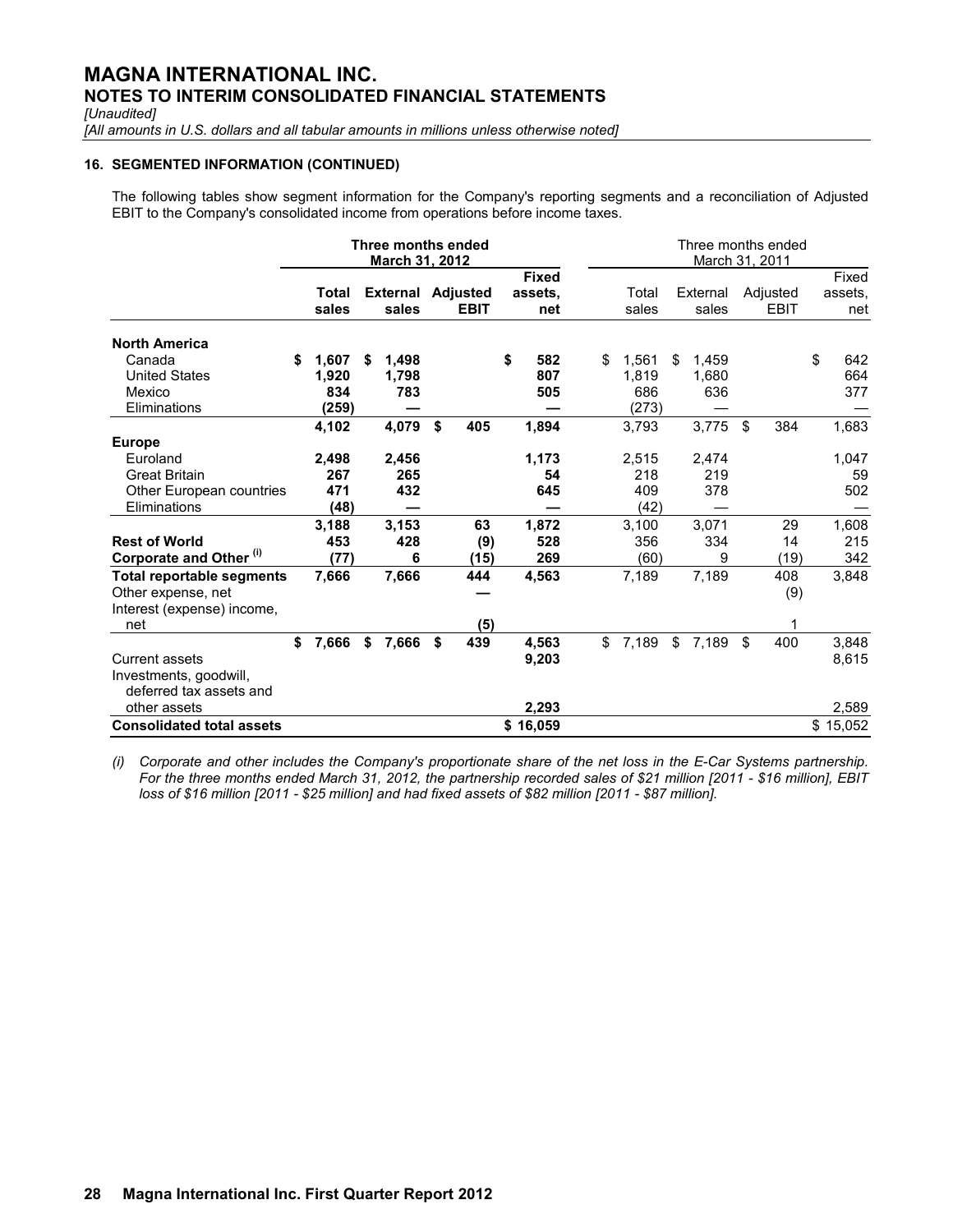*[Unaudited]*

*[All amounts in U.S. dollars and all tabular amounts in millions unless otherwise noted]* 

### **17. SUBSEQUENT EVENTS**

### **Class action claim**

The Company understands that a securities class action claim was filed in the United States District Court, Southern District of New York on May 4, 2012 by the City of Taylor General Employees Retirement System, as lead plaintiff. The Company believes the claim to be without merit and intend to vigorously defend it. Given the early stage of the claim, it is not possible to predict the outcome.

### **Acquisition**

During the third quarter of 2011, the Company sold an interior systems operation [the "Business"] located in Germany and recorded a loss on disposal of \$129 million. Under the terms of the sale, the Company agreed to fund the buyers an estimated \$109 million in the form of cash, working capital, and the assumption of certain liabilities. Simultaneously, the Company reached a commercial settlement with one of the facility's customers regarding the cancellation of certain production orders whereby the Company reimbursed the customer costs of \$20 million.

Subsequent to disposal, the Business continued to incur significant financial losses. By the end of the first quarter of 2012, the Business was experiencing severe liquidity issues. Although the Company had no legal obligation to do so, in light of customer relationship issues and other relevant considerations, in April 2012 the Company reached an agreement with the buyers to re-acquire the Business for a nominal amount.

As part of the acquisition, the Company was able to obtain some pricing concessions from a majority of the Business' customers. However, the Business is still budgeted to incur significant losses over the next three years.

Closing of the transaction is subject to standard regulatory approvals, which are expected to be received in the second quarter of 2012. Acquisition of the Business will be accounted for using the acquisition method of accounting.

### **18. COMPARATIVE FIGURES**

Certain of the comparative figures have been reclassified to conform to the current period's method of presentation.